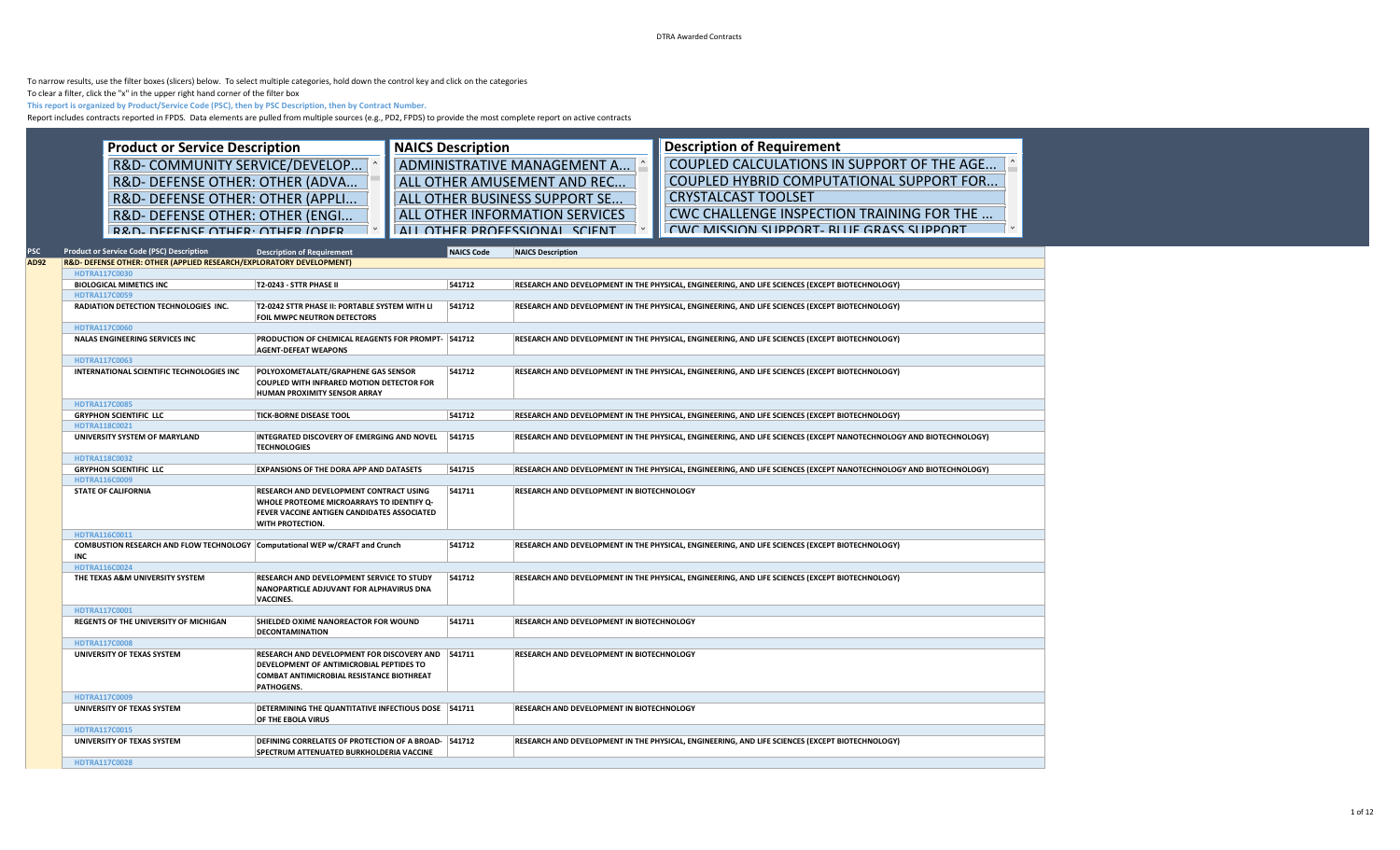|      | <b>Product or Service Code (PSC) Description</b> | <b>Description of Requirement</b>                   | <b>NAICS Code</b> | <b>NAICS Description</b>                                                                                           |
|------|--------------------------------------------------|-----------------------------------------------------|-------------------|--------------------------------------------------------------------------------------------------------------------|
| AD92 | <b>MINISTRY OF DEFENCE</b>                       | <b>CRYSTALCAST TOOLSET</b>                          | 541712            | RESEARCH AND DEVELOPMENT IN THE PHYSICAL, ENGINEERING, AND LIFE SCIENCES (EXCEPT BIOTECHNOLOGY)                    |
|      | <b>HDTRA117C0066</b>                             |                                                     |                   |                                                                                                                    |
|      | <b>TASSO INC</b>                                 | DEVELOPMENT OF A RELIABLE, SAFE, AND SIMPLE         | 541711            | RESEARCH AND DEVELOPMENT IN BIOTECHNOLOGY                                                                          |
|      |                                                  | METHOD TO COLLECT BLOOD SAMPLES IN THE              |                   |                                                                                                                    |
|      |                                                  | <b>CONTEXT OF SUSPECTED HIGH-CONSEQUENCE</b>        |                   |                                                                                                                    |
|      |                                                  | <b>PATHOGEN EXPOSURE</b>                            |                   |                                                                                                                    |
|      | HDTRA117C0069                                    |                                                     |                   |                                                                                                                    |
|      | FLIR SYSTEMS INC.                                | SMART DEVICES FOR IMPROVED AGENT DISCLOSURE 541711  |                   | RESEARCH AND DEVELOPMENT IN BIOTECHNOLOGY                                                                          |
|      |                                                  | OPERATIONAL UTILITY AND CONTAMINATION               |                   |                                                                                                                    |
|      |                                                  | <b>MAPPING</b>                                      |                   |                                                                                                                    |
|      |                                                  |                                                     |                   |                                                                                                                    |
|      | HDTRA117C0070                                    |                                                     |                   |                                                                                                                    |
|      | <b>VENATORX PHARMACEUTICALS</b>                  | PENICILLIN BINDING PROTEINS                         | 541711            | RESEARCH AND DEVELOPMENT IN BIOTECHNOLOGY                                                                          |
|      | HDTRA118C0001                                    |                                                     |                   |                                                                                                                    |
|      | <b>MICROBIOTIX INC</b>                           | DEVELOP NOVEL AND INNOVATIVE SMALL MOLECULE 541714  |                   | RESEARCH AND DEVELOPMENT IN BIOTECHNOLOGY (EXCEPT NANOBIOTECHNOLOGY)                                               |
|      |                                                  | THERAPEUTICS TO TREAT (POST-EXPOSURE                |                   |                                                                                                                    |
|      |                                                  | THERAPEUTIC) INFECTIONS BY BOTH FILOVIRUS           |                   |                                                                                                                    |
|      |                                                  | FAMILY MEMBERS (EBOLA VIRUSES AND MARBURG           |                   |                                                                                                                    |
|      |                                                  | VIRUSES).                                           |                   |                                                                                                                    |
|      | HDTRA118C0003                                    |                                                     |                   |                                                                                                                    |
|      | PROPORTIONAL TECHNOLOGIES INC.                   | WEARABLE NEUTRON DETECTORS BASED ON BORON- 541715   |                   | RESEARCH AND DEVELOPMENT IN THE PHYSICAL, ENGINEERING, AND LIFE SCIENCES (EXCEPT NANOTECHNOLOGY AND BIOTECHNOLOGY) |
|      |                                                  | <b>COATED STRAW</b>                                 |                   |                                                                                                                    |
|      | HDTRA118C0005                                    |                                                     |                   |                                                                                                                    |
|      | <b>GALLUP GOVERNMENT INC.</b>                    | INNOVATIVE RESEARCH FOR TECHNICAL HORIZON           | 541715            | RESEARCH AND DEVELOPMENT IN THE PHYSICAL, ENGINEERING, AND LIFE SCIENCES (EXCEPT NANOTECHNOLOGY AND BIOTECHNOLOGY) |
|      |                                                  | RESEARCH EVOLUTION ANTICIPATION TOOL.               |                   |                                                                                                                    |
|      | HDTRA118C0007                                    |                                                     |                   |                                                                                                                    |
|      | RESEARCH TRIANGLE INSTITUTE INC                  | PRE-SYMPTOMATIC DETECTION BY AUTONOMIC              | 541714            | RESEARCH AND DEVELOPMENT IN BIOTECHNOLOGY (EXCEPT NANOBIOTECHNOLOGY)                                               |
|      |                                                  | SIGNATURES FROM WEARABLE PHYSIOLOGICAL              |                   |                                                                                                                    |
|      |                                                  | <b>SENSORS</b>                                      |                   |                                                                                                                    |
|      | <b>HDTRA118C0008</b>                             |                                                     |                   |                                                                                                                    |
|      | <b>CARNEGIE MELLON UNIVERSITY</b>                | <b>IMPROVED NOWCASTING VIA ADAPTIVE BOOSTING</b>    | 541715            | RESEARCH AND DEVELOPMENT IN THE PHYSICAL, ENGINEERING, AND LIFE SCIENCES (EXCEPT NANOTECHNOLOGY AND BIOTECHNOLOGY) |
|      |                                                  | OF HIGHLY VARIABLE BIOSURVEILLANCE DATA             |                   |                                                                                                                    |
|      |                                                  | <b>SOURCES</b>                                      |                   |                                                                                                                    |
|      | HDTRA118C0017                                    |                                                     |                   |                                                                                                                    |
|      | <b>GENERAL ELECTRIC COMPANY</b>                  | RESEARCH AND DEVELOPMENT CONTRACT TO                | 541380            | <b>TESTING LABORATORIES</b>                                                                                        |
|      |                                                  | <b>IMPROVE DNA DESIGN AND DELIVERY METHODS TO</b>   |                   |                                                                                                                    |
|      |                                                  |                                                     |                   |                                                                                                                    |
|      |                                                  | GENERATE A NOVEL DNA VACCINE FOR VENEZUELAN         |                   |                                                                                                                    |
|      |                                                  | EQUINE ENCEPHALITIS VIRUS (VEEV).                   |                   |                                                                                                                    |
|      | HDTRA118C0018                                    |                                                     |                   |                                                                                                                    |
|      | ASHWIN-USHAS CORPORATION INC                     | Man worn chemical sensor detector                   | 541715            | RESEARCH AND DEVELOPMENT IN THE PHYSICAL, ENGINEERING, AND LIFE SCIENCES (EXCEPT NANOTECHNOLOGY AND BIOTECHNOLOGY) |
|      | HDTRA118C0020                                    |                                                     |                   |                                                                                                                    |
|      | <b>KANSAS STATE UNIVERSITY</b>                   | ELECTRONICS&ALGORITHM DEVLOPMENT PATH               | 541713            | RESEARCH AND DEVELOPMENT IN NANOTECHNOLOGY                                                                         |
|      | HDTRA118C0023                                    |                                                     |                   |                                                                                                                    |
|      | <b>BAE SYSTEMS PLC</b>                           | <b>EMERGING TECHNOLOGY CHARACTERIZATION.</b>        | 541715            | RESEARCH AND DEVELOPMENT IN THE PHYSICAL, ENGINEERING, AND LIFE SCIENCES (EXCEPT NANOTECHNOLOGY AND BIOTECHNOLOGY) |
|      | HDTRA118C0037                                    |                                                     |                   |                                                                                                                    |
|      | THORNTON TOMASETTI INC.                          | COUPLED CALCULATIONS IN SUPPORT OF THE AGENT 541715 |                   | RESEARCH AND DEVELOPMENT IN THE PHYSICAL, ENGINEERING, AND LIFE SCIENCES (EXCEPT NANOTECHNOLOGY AND BIOTECHNOLOGY) |
|      |                                                  | DEFEAT MODELING AND SIMULATIONS BASE - THE          |                   |                                                                                                                    |
|      |                                                  | <b>CONTRACTOR WILL PROVIDE ENGINEERING SUPPORT</b>  |                   |                                                                                                                    |
|      |                                                  | TO INCLUDE DESIGN, ANALYSIS AND COMPUTATIONAL       |                   |                                                                                                                    |
|      |                                                  | SUPPORT FOR GOVERNMENT SPONSORED RESEARCH           |                   |                                                                                                                    |
|      |                                                  | AND DEVELOPMENT PROGRAMS.                           |                   |                                                                                                                    |
|      | HDTRA118C0073                                    |                                                     |                   |                                                                                                                    |
|      | REGENTS OF THE UNIVERSITY OF MICHIGAN            | BASE - HP 3-D CDZNTE GAMMA-RAY IMAGING              | 541715            | RESEARCH AND DEVELOPMENT IN THE PHYSICAL, ENGINEERING, AND LIFE SCIENCES (EXCEPT NANOTECHNOLOGY AND BIOTECHNOLOGY) |
|      | <b>HDTRA118C0065</b>                             |                                                     |                   |                                                                                                                    |
|      | MINISTRY OF DEFENCE                              | <b>BIOLOGICAL AGENT DIAGNOSTIC LEXICON FOR</b>      | 541714            | RESEARCH AND DEVELOPMENT IN BIOTECHNOLOGY (EXCEPT NANOBIOTECHNOLOGY)                                               |
|      |                                                  | <b>CLINICAL INFORMATION EXPLOITATION</b>            |                   |                                                                                                                    |
|      | HDTRA119C0001                                    |                                                     |                   |                                                                                                                    |
|      | <b>MINISTRY OF DEFENCE</b>                       | HARNESSING NATURAL REGULATORS TO COMBAT             | 541714            | RESEARCH AND DEVELOPMENT IN BIOTECHNOLOGY (EXCEPT NANOBIOTECHNOLOGY)                                               |
|      |                                                  |                                                     |                   |                                                                                                                    |
|      |                                                  | <b>ANTI-MICROBIAL RESISTANCE (AMR)</b>              |                   |                                                                                                                    |
|      | HDTRA319C0001                                    |                                                     |                   |                                                                                                                    |
|      | SRI INTERNATIONAL                                | TEST AND DEMONSTRATE SENSORS ON UNMANNED            | 541715            | RESEARCH AND DEVELOPMENT IN THE PHYSICAL, ENGINEERING, AND LIFE SCIENCES (EXCEPT NANOTECHNOLOGY AND BIOTECHNOLOGY) |
|      |                                                  | <b>ARIAL SYSTEMS</b>                                |                   |                                                                                                                    |
|      | <b>HDTRA119C0005</b>                             |                                                     |                   |                                                                                                                    |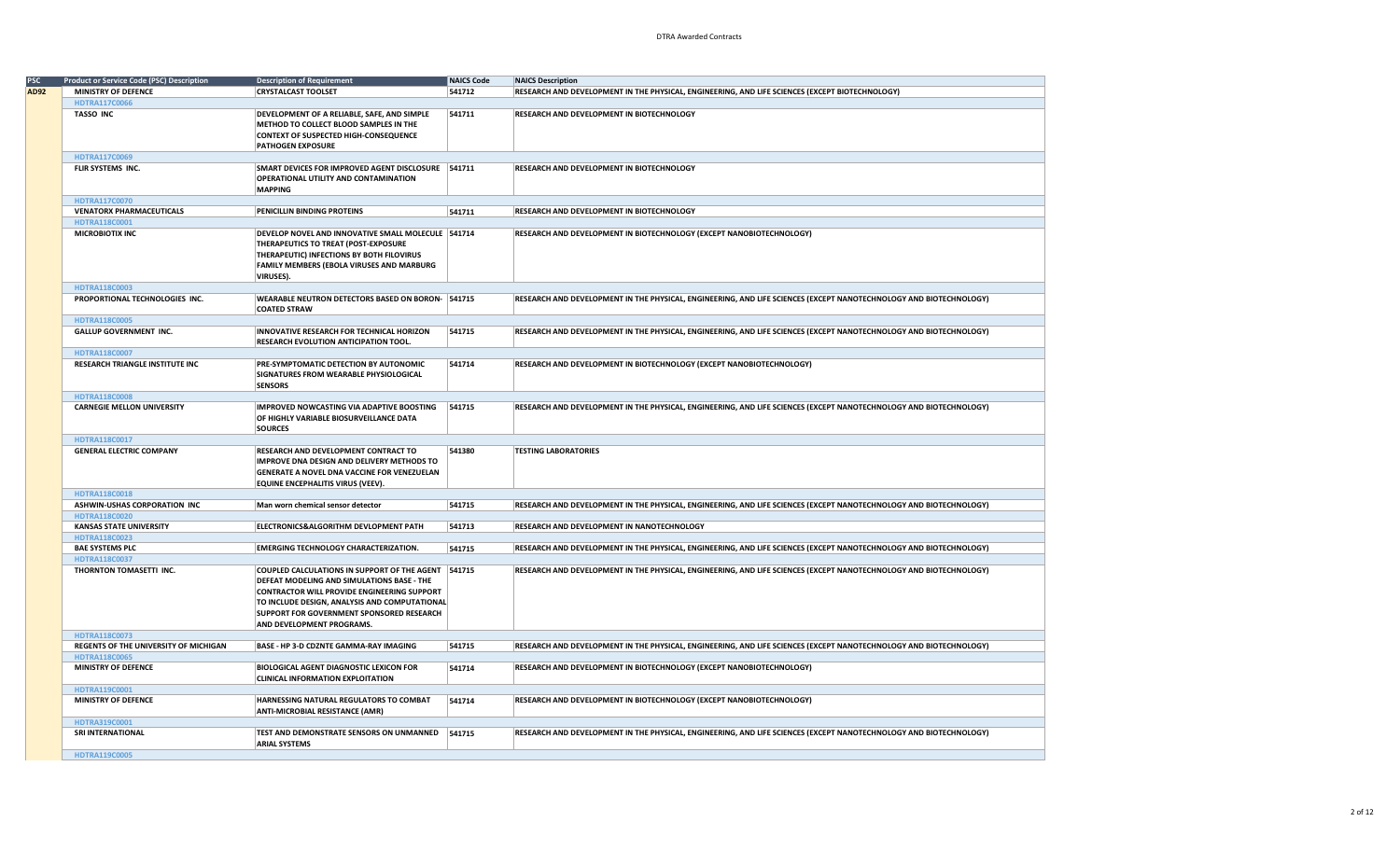| <b>PSC</b> | <b>Product or Service Code (PSC) Description</b> | <b>Description of Requirement</b>                                       | <b>NAICS Code</b> | <b>NAICS Description</b>                                                                                           |
|------------|--------------------------------------------------|-------------------------------------------------------------------------|-------------------|--------------------------------------------------------------------------------------------------------------------|
|            | <b>IOWA STATE UNIVERSITY</b>                     | RESEARCH AND DEVELOPMENT SERVICES TO STUDY                              | 541714            | RESEARCH AND DEVELOPMENT IN BIOTECHNOLOGY (EXCEPT NANOBIOTECHNOLOGY)                                               |
|            |                                                  | NANOMEDICINE COUNTERMEASURES TO OVERCOME                                |                   |                                                                                                                    |
| AD92       |                                                  | ANTIMICROBIAL RESISTANCE (AMR).                                         |                   |                                                                                                                    |
|            | HDTRA119C0027                                    |                                                                         |                   |                                                                                                                    |
|            | <b>GEOPHEX LTD.</b>                              | OPTI - FULL-WAVEFORM SEISMIC YIELD EST.                                 | 541714            | RESEARCH AND DEVELOPMENT IN BIOTECHNOLOGY (EXCEPT NANOBIOTECHNOLOGY)                                               |
|            | HDTRA119C0016                                    |                                                                         |                   |                                                                                                                    |
|            | UNIVERSITY OF NEBRASKA                           | LOW-POWER SIGNAL-PROCESSING ELECTRONICS FOR 611310                      |                   | COLLEGES, UNIVERSITIES, AND PROFESSIONAL SCHOOLS                                                                   |
|            |                                                  | UNATTENDED RADIATION MONITORING SENSORS                                 |                   |                                                                                                                    |
|            | HDTRA119C0022                                    |                                                                         |                   |                                                                                                                    |
|            | APPLIED RESEARCH ASSOCIATES INC.                 | <b>Health and Human Effects Modeling</b>                                | 541714            | RESEARCH AND DEVELOPMENT IN BIOTECHNOLOGY (EXCEPT NANOBIOTECHNOLOGY)                                               |
|            | HDTRA119C0029                                    |                                                                         |                   |                                                                                                                    |
|            | MARITIME PLANNING ASSOCIATES INC.                | <b>ADVANCED WATERBORNE HAZARD FORECASTING</b>                           | 541715            | RESEARCH AND DEVELOPMENT IN THE PHYSICAL, ENGINEERING, AND LIFE SCIENCES (EXCEPT NANOTECHNOLOGY AND BIOTECHNOLOGY) |
|            | HDTRA119C0009                                    |                                                                         |                   |                                                                                                                    |
|            | SRC INC.                                         | <b>COMBINED LOGICAL ESTIMATION APPLICATION FOR</b>                      | 541714            | RESEARCH AND DEVELOPMENT IN BIOTECHNOLOGY (EXCEPT NANOBIOTECHNOLOGY)                                               |
|            |                                                  | <b>RAPID RESULTS</b>                                                    |                   |                                                                                                                    |
|            | HDTRA119C0017                                    |                                                                         |                   |                                                                                                                    |
|            | <b>SRI INTERNATIONAL</b>                         | INP GAMMA SCINTILLATOR-DETECTOR - OPTI                                  | 541715            | RESEARCH AND DEVELOPMENT IN THE PHYSICAL, ENGINEERING, AND LIFE SCIENCES (EXCEPT NANOTECHNOLOGY AND BIOTECHNOLOGY) |
|            | HDTRA219C0002                                    |                                                                         |                   |                                                                                                                    |
|            | RMGS INC.                                        | <b>ENGINEERING SERVICES</b>                                             | 541715            | RESEARCH AND DEVELOPMENT IN THE PHYSICAL, ENGINEERING, AND LIFE SCIENCES (EXCEPT NANOTECHNOLOGY AND BIOTECHNOLOGY) |
|            | HDTRA119C0032                                    |                                                                         |                   |                                                                                                                    |
|            | SAIC INC.                                        | <b>ADVANCED COMPUTATIONAL ANALYSIS FOR</b>                              | 541715            | RESEARCH AND DEVELOPMENT IN THE PHYSICAL, ENGINEERING, AND LIFE SCIENCES (EXCEPT NANOTECHNOLOGY AND BIOTECHNOLOGY) |
|            |                                                  | <b>RESEARCH AND DEVELOPMENT</b>                                         |                   |                                                                                                                    |
|            | HDTRA119C0045                                    |                                                                         |                   |                                                                                                                    |
|            | APPLIED RESEARCH ASSOCIATES INC.                 | <b>CBRNE CHARACTERIZATION - OPT I</b>                                   | 541714            | RESEARCH AND DEVELOPMENT IN BIOTECHNOLOGY (EXCEPT NANOBIOTECHNOLOGY)                                               |
|            | HDTRA119C0036                                    |                                                                         |                   |                                                                                                                    |
|            | MINISTRY OF DEFENCE                              | CHEMICAL AND BIOLOGICAL DECISION SUPPORT                                | 541715            | RESEARCH AND DEVELOPMENT IN THE PHYSICAL, ENGINEERING, AND LIFE SCIENCES (EXCEPT NANOTECHNOLOGY AND BIOTECHNOLOGY) |
|            |                                                  | <b>TOOLS</b>                                                            |                   |                                                                                                                    |
|            | HDTRA120C0006                                    |                                                                         |                   |                                                                                                                    |
|            | <b>UNIVERSITY OF ILLINOIS</b>                    | BAA HDTRA1-18-S-0002 AMORPHOUS SELENIUM                                 | 541715            | RESEARCH AND DEVELOPMENT IN THE PHYSICAL, ENGINEERING, AND LIFE SCIENCES (EXCEPT NANOTECHNOLOGY AND BIOTECHNOLOGY) |
|            |                                                  | AVALANCHE PHOTODETECTOR FOR ISOTOPE                                     |                   |                                                                                                                    |
|            |                                                  | <b>IDENTIFICATION</b>                                                   |                   |                                                                                                                    |
|            | FA875018C0001                                    |                                                                         |                   |                                                                                                                    |
|            | <b>RAYTHEON COMPANY</b>                          | <b>AUTOMATIC KNOWLEDGE BASE CONSTRUCTION</b>                            | 541715            | RESEARCH AND DEVELOPMENT IN THE PHYSICAL, ENGINEERING, AND LIFE SCIENCES (EXCEPT NANOTECHNOLOGY AND BIOTECHNOLOGY) |
|            |                                                  | <b>FROM MULTIMEDIA</b>                                                  |                   |                                                                                                                    |
|            | HDTRA119C0054                                    |                                                                         |                   |                                                                                                                    |
|            | REGENTS OF THE UNIVERSITY OF MICHIGAN            | DQ-DSP ASICS DEVELOPMENT                                                | 541714            | RESEARCH AND DEVELOPMENT IN BIOTECHNOLOGY (EXCEPT NANOBIOTECHNOLOGY)                                               |
|            | HDTRA120C0004                                    |                                                                         |                   |                                                                                                                    |
|            | <b>MINISTRY OF DEFENCE</b>                       | DEVELOPMENT OF AN INHALATION MODEL OF EEEV IN 541714                    |                   | RESEARCH AND DEVELOPMENT IN BIOTECHNOLOGY (EXCEPT NANOBIOTECHNOLOGY)                                               |
|            |                                                  | THE COMMON MARMOSET.                                                    |                   |                                                                                                                    |
|            | HDTRA120C0012                                    |                                                                         |                   |                                                                                                                    |
|            | <b>AERIS LLC</b>                                 | TAK CB STE DECISION SUPPORT TOOL - BASE                                 | 541714            | RESEARCH AND DEVELOPMENT IN BIOTECHNOLOGY (EXCEPT NANOBIOTECHNOLOGY)                                               |
|            | W15QKN17C0027                                    |                                                                         |                   |                                                                                                                    |
|            | ROBOTIC RESEARCH LLC                             | <b>FUNDING AND ADDITION OF EQUIPMENT</b>                                | 541712            | RESEARCH AND DEVELOPMENT IN THE PHYSICAL, ENGINEERING, AND LIFE SCIENCES (EXCEPT BIOTECHNOLOGY)                    |
| AD93       | R&D- DEFENSE OTHER: OTHER (ADVANCED DEVELOPMENT) |                                                                         |                   |                                                                                                                    |
|            | HDTRA117C0044                                    |                                                                         |                   |                                                                                                                    |
|            | UNIVERSITY OF TENNESSEE                          | SEMI-AUTONOMOUS WIDE AREA RADIOLOGICAL                                  | 541712            | RESEARCH AND DEVELOPMENT IN THE PHYSICAL, ENGINEERING, AND LIFE SCIENCES (EXCEPT BIOTECHNOLOGY)                    |
|            |                                                  | <b>MEASUREMENTS (SWARM)</b>                                             |                   |                                                                                                                    |
|            | HDTRA117C0046                                    |                                                                         |                   |                                                                                                                    |
|            | REGENTS OF THE UNIVERSITY OF MICHIGAN            | <b>DUAL-PARTICLE IMAGER</b>                                             | 541712            | RESEARCH AND DEVELOPMENT IN THE PHYSICAL, ENGINEERING, AND LIFE SCIENCES (EXCEPT BIOTECHNOLOGY)                    |
|            | HDTRA117C0061                                    |                                                                         |                   |                                                                                                                    |
|            | <b>XEROX CORPORATION</b>                         | <b>FLEXIBLE X-RAY IMAGER TEST SUPPORT - UPON</b>                        | 541712            | RESEARCH AND DEVELOPMENT IN THE PHYSICAL, ENGINEERING, AND LIFE SCIENCES (EXCEPT BIOTECHNOLOGY)                    |
|            |                                                  | RECEIPT OF UNSERVICEABLE FLEXIBLE X-RAY DIGITAL                         |                   |                                                                                                                    |
|            |                                                  | DETECTOR ARRAY IMAGERS, THE CONTRACTOR SHALL                            |                   |                                                                                                                    |
|            |                                                  | PERFORM AN ASSESSMENT, AND REPAIR AND OR                                |                   |                                                                                                                    |
|            |                                                  | MODIFY THE DEFECTIVE UNITS TO MEET THE CURRENT                          |                   |                                                                                                                    |
|            |                                                  | REQUIREMENTS AS SPECIFIED BY TH                                         |                   |                                                                                                                    |
|            | HDTRA118C0010                                    |                                                                         |                   |                                                                                                                    |
|            | SOUTHWEST RESEARCH INSTITUTE INC                 | <b>SEPARATION NOZZLES - OPTION 1</b>                                    | 541715            | RESEARCH AND DEVELOPMENT IN THE PHYSICAL, ENGINEERING, AND LIFE SCIENCES (EXCEPT NANOTECHNOLOGY AND BIOTECHNOLOGY) |
|            | HDTRA118C0022<br>H3D                             |                                                                         |                   |                                                                                                                    |
|            |                                                  | <b>AUTOMATED HYPERSPECTRAL RADIATION-IMAGE</b><br><b>INTERPRETATION</b> | 541715            | RESEARCH AND DEVELOPMENT IN THE PHYSICAL, ENGINEERING, AND LIFE SCIENCES (EXCEPT NANOTECHNOLOGY AND BIOTECHNOLOGY) |
|            | <b>HDTRA118C0055</b>                             |                                                                         |                   |                                                                                                                    |
|            |                                                  |                                                                         |                   |                                                                                                                    |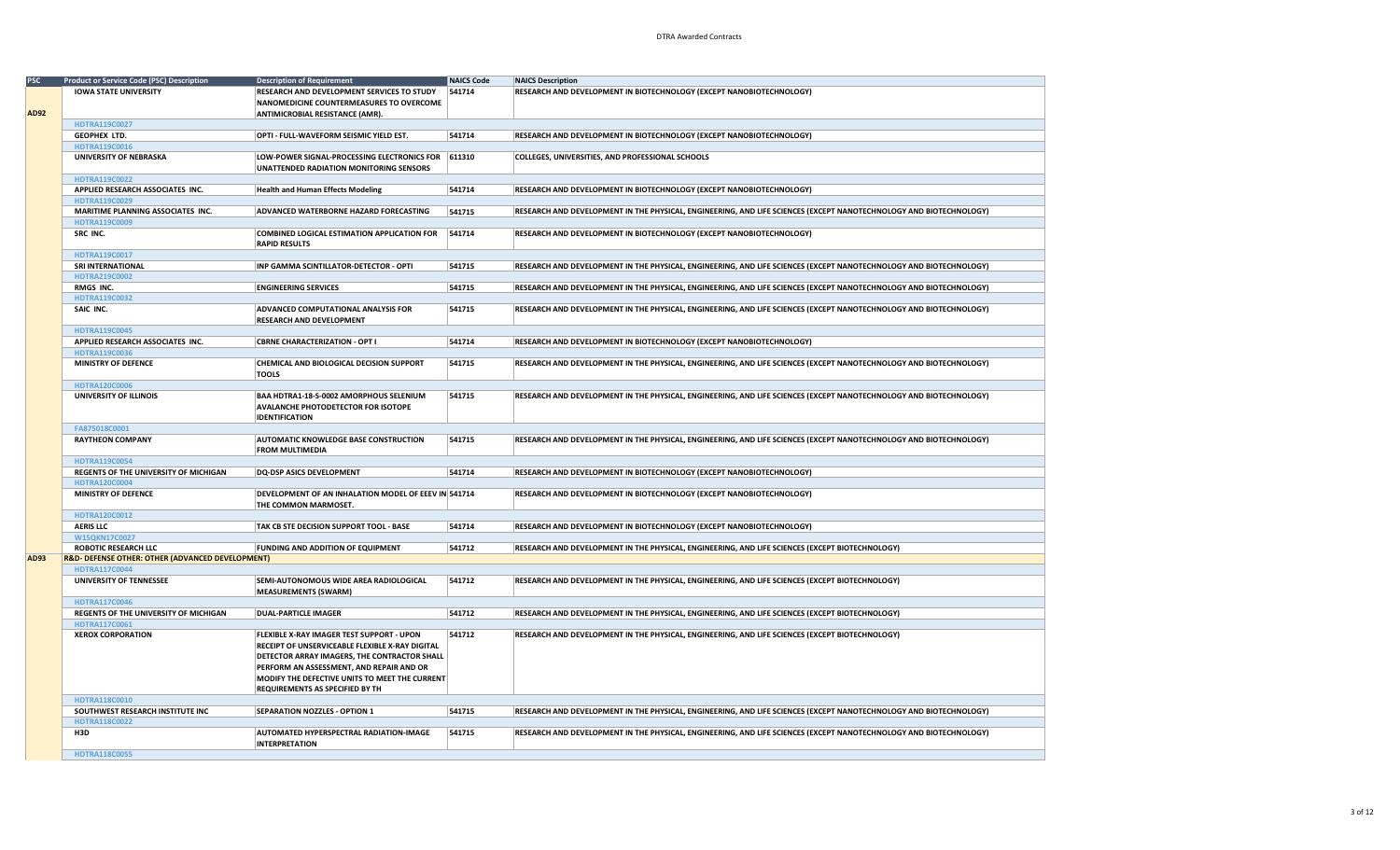| <b>PSC</b> | <b>Product or Service Code (PSC) Description</b>                                                     | <b>Description of Requirement</b>                                                                                                                                                                                                                                              | <b>NAICS Code</b> | <b>NAICS Description</b>                                                                                           |
|------------|------------------------------------------------------------------------------------------------------|--------------------------------------------------------------------------------------------------------------------------------------------------------------------------------------------------------------------------------------------------------------------------------|-------------------|--------------------------------------------------------------------------------------------------------------------|
|            | <b>CUSTOM ANALYTICAL ENGINEERING SYSTEMS</b>                                                         | R&D REQUIREMENT TO DESIGN, DEVELOP, FABRICATE, 541715<br>AND TEST FOUR TOOLS IN SUPPORT OF THE COUNTER                                                                                                                                                                         |                   | RESEARCH AND DEVELOPMENT IN THE PHYSICAL, ENGINEERING, AND LIFE SCIENCES (EXCEPT NANOTECHNOLOGY AND BIOTECHNOLOGY) |
| AD93       |                                                                                                      | WEAPONS OF MASS DESTRUCTION MISSION.                                                                                                                                                                                                                                           |                   |                                                                                                                    |
|            | HDTRA116C0007                                                                                        |                                                                                                                                                                                                                                                                                |                   |                                                                                                                    |
|            | THE CHARLES STARK DRAPER LABORATORY INC                                                              | Tactical Handheld III, mobile device-based CWMD<br>situational awareness                                                                                                                                                                                                       | 541712            | RESEARCH AND DEVELOPMENT IN THE PHYSICAL, ENGINEERING, AND LIFE SCIENCES (EXCEPT BIOTECHNOLOGY)                    |
|            | HDTRA116C0028                                                                                        |                                                                                                                                                                                                                                                                                |                   |                                                                                                                    |
|            | Mriglobal                                                                                            | R&D effort - medical research                                                                                                                                                                                                                                                  | 541711            | RESEARCH AND DEVELOPMENT IN BIOTECHNOLOGY                                                                          |
|            | HDTRA117C0002                                                                                        |                                                                                                                                                                                                                                                                                |                   |                                                                                                                    |
|            | <b>BOEING COMPANY THE</b>                                                                            | THINK ANALYZE CONNECT AND MIDPOINT FOR LABOR 541712<br>AND SUPPORT PROVIDES A SYSTEM CAPABLE OF<br>FUSING LARGE AMOUNTS OF ALL SOURCE NUMERICAL<br>DATA, AS WELL AS GEOGRAPHIC INFORMATION, IN<br>REAL TIME AND CONTINUALLY MONITORS ESSENTIAL<br><b>ELEMENTS OF INTEREST.</b> |                   | RESEARCH AND DEVELOPMENT IN THE PHYSICAL, ENGINEERING, AND LIFE SCIENCES (EXCEPT BIOTECHNOLOGY)                    |
|            | HDTRA117C0011                                                                                        |                                                                                                                                                                                                                                                                                |                   |                                                                                                                    |
|            | <b>MEMED DIAGNOSTICS LTD</b>                                                                         | R&D effort - medical research                                                                                                                                                                                                                                                  | 541711            | RESEARCH AND DEVELOPMENT IN BIOTECHNOLOGY                                                                          |
|            | HDTRA117C0021                                                                                        |                                                                                                                                                                                                                                                                                |                   |                                                                                                                    |
|            | <b>CUSTOM ANALYTICAL ENGINEERING SYSTEMS</b>                                                         | THIS EFFORT IS FOR THE DEVELOPMENT, TESTING,<br>AND DELIVERY OF THREE TOOLS FOR THE COMBATING<br>TERRORISM DIVISION OF THE RESEARCH AND<br>DEVELOPMENT DIRECTORATE.                                                                                                            | 541712            | RESEARCH AND DEVELOPMENT IN THE PHYSICAL, ENGINEERING, AND LIFE SCIENCES (EXCEPT BIOTECHNOLOGY)                    |
|            | HDTRA118C0014                                                                                        |                                                                                                                                                                                                                                                                                |                   |                                                                                                                    |
|            | LIGHTSPEED GENOMICS INC.                                                                             | Novel and Rapid FISH imaging platform and assay<br>development                                                                                                                                                                                                                 | 541714            | RESEARCH AND DEVELOPMENT IN BIOTECHNOLOGY (EXCEPT NANOBIOTECHNOLOGY)                                               |
|            | HDTRA118C0019                                                                                        |                                                                                                                                                                                                                                                                                |                   |                                                                                                                    |
|            | <b>KARAGOZIAN &amp; CASE</b>                                                                         | COUPLED HYBRID COMPUTATIONAL SUPPORT FOR<br><b>AGENT DEFEAT AND WEAPONS EFFECTS</b><br>PHENOMENOLOGY PROGRAMS                                                                                                                                                                  | 541715            | RESEARCH AND DEVELOPMENT IN THE PHYSICAL, ENGINEERING, AND LIFE SCIENCES (EXCEPT NANOTECHNOLOGY AND BIOTECHNOLOGY) |
|            | HDTRA118C0030                                                                                        |                                                                                                                                                                                                                                                                                |                   |                                                                                                                    |
|            | <b>KYRUS TECH INCORPORATED</b>                                                                       | ANALYSIS, EVALUATION, AND DEVELOPMENT OF<br><b>TOOLS</b>                                                                                                                                                                                                                       | 541715            | RESEARCH AND DEVELOPMENT IN THE PHYSICAL, ENGINEERING, AND LIFE SCIENCES (EXCEPT NANOTECHNOLOGY AND BIOTECHNOLOGY) |
|            | HDTRA118C0035                                                                                        |                                                                                                                                                                                                                                                                                |                   |                                                                                                                    |
|            | SAIC INC.                                                                                            | <b>EXPLOSION DEPTH&amp;YIELD ESTIMATION, OPT1</b>                                                                                                                                                                                                                              | 541714            | RESEARCH AND DEVELOPMENT IN BIOTECHNOLOGY (EXCEPT NANOBIOTECHNOLOGY)                                               |
|            | HDTRA119C0019                                                                                        |                                                                                                                                                                                                                                                                                |                   |                                                                                                                    |
|            | GEOPHEX LTD.                                                                                         | <b>BASE PERIOD</b>                                                                                                                                                                                                                                                             | 541360            | <b>GEOPHYSICAL SURVEYING AND MAPPING SERVICES</b>                                                                  |
|            | <b>HDTRA119C0006</b>                                                                                 |                                                                                                                                                                                                                                                                                |                   |                                                                                                                    |
|            | ASYNCHRONY SOLUTIONS INC.                                                                            | <b>CBRNE RIIM R&amp;D - OPTI</b>                                                                                                                                                                                                                                               | 541714            | RESEARCH AND DEVELOPMENT IN BIOTECHNOLOGY (EXCEPT NANOBIOTECHNOLOGY)                                               |
|            | HDTRA119C0007                                                                                        |                                                                                                                                                                                                                                                                                |                   |                                                                                                                    |
|            | SOUTHWEST RESEARCH INSTITUTE INC                                                                     | <b>URE VEHICLE TRACKING</b>                                                                                                                                                                                                                                                    | 541714            | RESEARCH AND DEVELOPMENT IN BIOTECHNOLOGY (EXCEPT NANOBIOTECHNOLOGY)                                               |
|            | HDTRA118C0072<br><b>KROMEK LIMITED</b>                                                               | DEVELOPMENT AND DEMONSTRATION OF A<br>PROTOTYPE FOR RAPID DETECTION, LOCALIZATION,<br>AND PRELIMINARY IDENTIFICATION OF SNM BASED<br>ON GAMMA-RAY AND NEUTRON SIGNALS.                                                                                                         | 541715            | RESEARCH AND DEVELOPMENT IN THE PHYSICAL, ENGINEERING, AND LIFE SCIENCES (EXCEPT NANOTECHNOLOGY AND BIOTECHNOLOGY) |
|            | HDTRA118C0062                                                                                        |                                                                                                                                                                                                                                                                                |                   |                                                                                                                    |
|            | <b>STATE OF NEVADA</b>                                                                               | R&D effort - medical research                                                                                                                                                                                                                                                  | 541714            | RESEARCH AND DEVELOPMENT IN BIOTECHNOLOGY (EXCEPT NANOBIOTECHNOLOGY)                                               |
|            | HDTRA119C0020<br>H3D                                                                                 | QUANTITATIVE ESTIMATION ISOTOPE IDENTIFICATION 541715                                                                                                                                                                                                                          |                   | RESEARCH AND DEVELOPMENT IN THE PHYSICAL, ENGINEERING, AND LIFE SCIENCES (EXCEPT NANOTECHNOLOGY AND BIOTECHNOLOGY) |
|            |                                                                                                      | FOR RADIOISOTOPE IDENTIFICATION DEVICES                                                                                                                                                                                                                                        |                   |                                                                                                                    |
|            | HDTRA119C0025<br>H3D                                                                                 | HIGH PERFORMANCE 3-D CDZNTE NEUTRON-<br>SENSITIVE GAMMA-RAY IMAGING SPECTROMETERS<br>FOR FIELD DEPLOYMENT                                                                                                                                                                      | 541714            | RESEARCH AND DEVELOPMENT IN BIOTECHNOLOGY (EXCEPT NANOBIOTECHNOLOGY)                                               |
|            | HDTRA119C0013                                                                                        |                                                                                                                                                                                                                                                                                |                   |                                                                                                                    |
|            | THE ADMINISTRATORS OF THE TULANE<br><b>EDUCATIONAL FUND</b>                                          | RESEARCH&DEVELOPMENT                                                                                                                                                                                                                                                           | 541714            | RESEARCH AND DEVELOPMENT IN BIOTECHNOLOGY (EXCEPT NANOBIOTECHNOLOGY)                                               |
|            | HDTRA119C0038                                                                                        |                                                                                                                                                                                                                                                                                |                   |                                                                                                                    |
|            | ALION SCIENCE AND TECHNOLOGY CORPORATION   RECONFIGURABLE WEARABLE DETECTION DEVICE<br>HDTRA119C0033 |                                                                                                                                                                                                                                                                                | 541715            | RESEARCH AND DEVELOPMENT IN THE PHYSICAL, ENGINEERING, AND LIFE SCIENCES (EXCEPT NANOTECHNOLOGY AND BIOTECHNOLOGY) |
|            | H3D                                                                                                  | <b>CODED APERTURE IMAGER</b>                                                                                                                                                                                                                                                   | 541714            | RESEARCH AND DEVELOPMENT IN BIOTECHNOLOGY (EXCEPT NANOBIOTECHNOLOGY)                                               |
|            | HDTRA119C0024                                                                                        |                                                                                                                                                                                                                                                                                |                   |                                                                                                                    |
|            | DYNASIL CORPORATION OF AMERICA                                                                       | <b>WEARABLE GAMMA-NEUTRON DETECTOR</b>                                                                                                                                                                                                                                         | 541715            | RESEARCH AND DEVELOPMENT IN THE PHYSICAL, ENGINEERING, AND LIFE SCIENCES (EXCEPT NANOTECHNOLOGY AND BIOTECHNOLOGY) |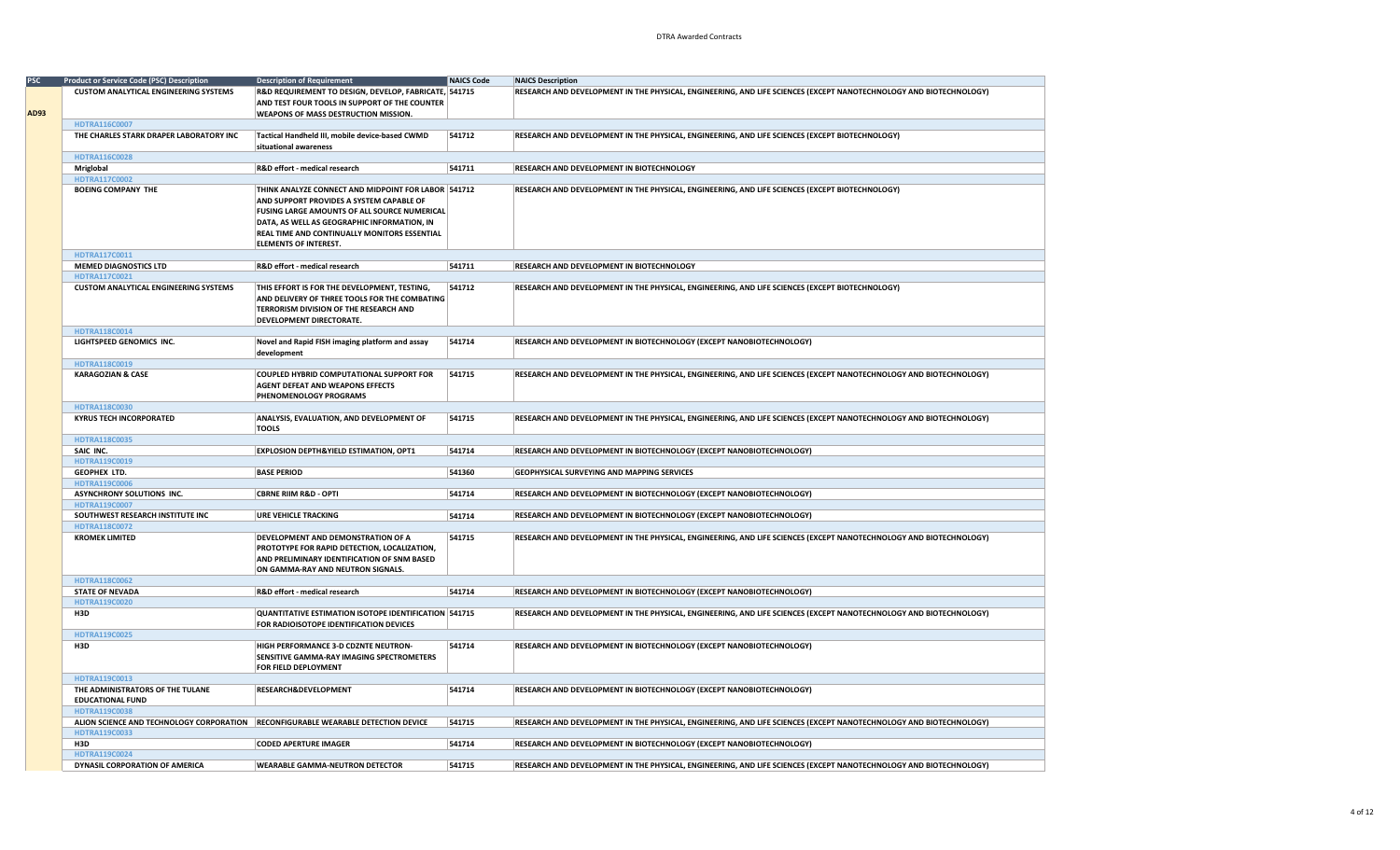| PSC  | <b>Product or Service Code (PSC) Description</b>  | <b>Description of Requirement</b>                      | NAICS Code | <b>NAICS Description</b>                                                                                           |
|------|---------------------------------------------------|--------------------------------------------------------|------------|--------------------------------------------------------------------------------------------------------------------|
| AD93 | HDTRA119C0023                                     |                                                        |            |                                                                                                                    |
|      | UNIVERSITY OF RHODE ISLAND                        | <b>WEARABLE GAMMA-NEUTRON DETECTOR</b>                 | 611310     | COLLEGES, UNIVERSITIES, AND PROFESSIONAL SCHOOLS                                                                   |
|      |                                                   |                                                        |            |                                                                                                                    |
|      | HDTRA119C0044                                     |                                                        |            |                                                                                                                    |
|      | DAGER TECHNOLOGY LLC                              | TECHNOLOGY FORAGING, AND MILITARY UTILITY              | 541715     | RESEARCH AND DEVELOPMENT IN THE PHYSICAL, ENGINEERING, AND LIFE SCIENCES (EXCEPT NANOTECHNOLOGY AND BIOTECHNOLOGY) |
|      |                                                   | <b>ASSESSMENTS</b>                                     |            |                                                                                                                    |
|      | FA865018C1156                                     |                                                        |            |                                                                                                                    |
|      | OPTX IMAGING SYSTEMS LLC                          | OPEN SKIES SENSOR CHARACTERIZATION INFRARED            | 541715     | RESEARCH AND DEVELOPMENT IN THE PHYSICAL, ENGINEERING, AND LIFE SCIENCES (EXCEPT NANOTECHNOLOGY AND BIOTECHNOLOGY) |
|      |                                                   | <b>MEASUREMENT SYSTEM</b>                              |            |                                                                                                                    |
|      | FA875016C0023                                     |                                                        |            |                                                                                                                    |
|      | MRSL REAL-TIME SYSTEMS LABORATORY INC.            | NEW CAPABILITIES FOR ADVANCED SIGNIT THROUGH 541712    |            | RESEARCH AND DEVELOPMENT IN THE PHYSICAL, ENGINEERING, AND LIFE SCIENCES (EXCEPT BIOTECHNOLOGY)                    |
|      |                                                   | LEVERAGING AND ENHANCEMENT (NEWCASTLE)                 |            |                                                                                                                    |
|      | FA875019C1529                                     |                                                        |            |                                                                                                                    |
|      | <b>KUDU DYNAMICS LLC</b>                          | <b>TACTICAL PROFICIENCY SYNTHESIS (TPS)</b>            | 541715     | RESEARCH AND DEVELOPMENT IN THE PHYSICAL, ENGINEERING, AND LIFE SCIENCES (EXCEPT NANOTECHNOLOGY AND BIOTECHNOLOGY) |
|      |                                                   |                                                        |            |                                                                                                                    |
|      | HDTRA120C0003                                     |                                                        |            |                                                                                                                    |
|      | VAWD APPLIED SCIENCE & TECHNOLOGY                 | SEE THROUGH THE WALL RADAR (STWR)                      | 541715     | RESEARCH AND DEVELOPMENT IN THE PHYSICAL, ENGINEERING, AND LIFE SCIENCES (EXCEPT NANOTECHNOLOGY AND BIOTECHNOLOGY) |
|      | <b>CORPORATION</b>                                |                                                        |            |                                                                                                                    |
|      | <b>HDTRA120C0005</b>                              |                                                        |            |                                                                                                                    |
|      | BLUE RIDGE ENVISIONEERING INC.                    | <b>AUTOMATED NUCLEAR TARGET TRACKING - BASE</b>        | 541714     | RESEARCH AND DEVELOPMENT IN BIOTECHNOLOGY (EXCEPT NANOBIOTECHNOLOGY)                                               |
|      | HDTRA120C0007                                     |                                                        |            |                                                                                                                    |
|      | NORTHERN ARIZONA UNIVERSITY                       | <b>RESEARCH AND DEVELOPMENT FOR TESTING MULTI-</b>     | 541714     | RESEARCH AND DEVELOPMENT IN BIOTECHNOLOGY (EXCEPT NANOBIOTECHNOLOGY)                                               |
|      |                                                   | ECHELON DIAGNOSTICS IN A RESOURCE LIMITED              |            |                                                                                                                    |
|      |                                                   | <b>ENDEMIC SETTING: HUMAN PLAGUE IN</b>                |            |                                                                                                                    |
|      |                                                   | MADAGASCAR.                                            |            |                                                                                                                    |
| R408 | SUPPORT- PROFESSIONAL: PROGRAM MANAGEMENT/SUPPORT |                                                        |            |                                                                                                                    |
|      | HDTRA117C0071                                     |                                                        |            |                                                                                                                    |
|      | <b>NANA REGIONAL CORPORATION INC</b>              | <b>OPERATION SPECIALIST SERVICES</b>                   | 541611     | ADMINISTRATIVE MANAGEMENT AND GENERAL MANAGEMENT CONSULTING SERVICES                                               |
|      | HDTRA116C0072                                     |                                                        |            |                                                                                                                    |
|      | PALLADIUM GROUP INC.                              | <b>SUBJECT MATTER EXPERT SERVICES - LABOR</b>          | 541611     | <b>ADMINISTRATIVE MANAGEMENT AND GENERAL MANAGEMENT CONSULTING SERVICES</b>                                        |
|      | HDTRA118C0026                                     |                                                        |            |                                                                                                                    |
|      | APPLIED INTEGRITY CONSULTING LLC                  | PROGRAM SUPPORT FOR DTRA RD-CXQ IN THE AREAS 541611    |            | ADMINISTRATIVE MANAGEMENT AND GENERAL MANAGEMENT CONSULTING SERVICES                                               |
|      |                                                   | OF LOGISTICS, MATERIAL, AND PROGRAM                    |            |                                                                                                                    |
|      |                                                   | <b>MANAGEMENT</b>                                      |            |                                                                                                                    |
|      | HDTRA119C0035                                     |                                                        |            |                                                                                                                    |
|      | <b>CENTEIO ASSOCIATES INCORPORATED</b>            | CWC MISSION SUPPORT- BLUE GRASS SUPPORT                | 541990     | ALL OTHER PROFESSIONAL, SCIENTIFIC, AND TECHNICAL SERVICES                                                         |
|      | <b>SUPPORT- PROFESSIONAL: OTHER</b>               |                                                        |            |                                                                                                                    |
|      |                                                   |                                                        |            |                                                                                                                    |
|      |                                                   |                                                        |            |                                                                                                                    |
| R499 | <b>HDTRA115C0002</b>                              |                                                        |            |                                                                                                                    |
|      | <b>CACI INTERNATIONAL INC</b>                     | <b>NTPR PROGRAM SUPPORT - R&amp;D</b>                  | 541990     | ALL OTHER PROFESSIONAL, SCIENTIFIC, AND TECHNICAL SERVICES                                                         |
|      | HDTRA116C0001                                     |                                                        |            |                                                                                                                    |
|      | THE CHEROKEE NATION                               | <b>JMAA</b>                                            | 541990     | ALL OTHER PROFESSIONAL, SCIENTIFIC, AND TECHNICAL SERVICES                                                         |
|      | HDTRA116C0023                                     |                                                        |            |                                                                                                                    |
|      | <b>ENGILITY CORPORATION</b>                       | <b>RD A&amp;AS</b>                                     | 541712     | RESEARCH AND DEVELOPMENT IN THE PHYSICAL, ENGINEERING, AND LIFE SCIENCES (EXCEPT BIOTECHNOLOGY)                    |
|      | <b>ENGILITY CORPORATION</b>                       | <b>J9 A&amp;AS SUPPORT</b>                             | 541712     | RESEARCH AND DEVELOPMENT IN THE PHYSICAL, ENGINEERING, AND LIFE SCIENCES (EXCEPT BIOTECHNOLOGY)                    |
|      | HDTRA116C0063                                     |                                                        |            |                                                                                                                    |
|      | <b>ARSERVICES LTD</b>                             | Provide subject matter expertise, technical support,   | 541711     | RESEARCH AND DEVELOPMENT IN BIOTECHNOLOGY                                                                          |
|      |                                                   | and translation services to support BTRP's Middle East |            |                                                                                                                    |
|      |                                                   | engagements.                                           |            |                                                                                                                    |
|      | HDTRA117C0019                                     |                                                        |            |                                                                                                                    |
|      | SAIC INC.                                         | THE CONTRACTOR WILL PROVIDE SCIENTIFIC AND             | 541690     | OTHER SCIENTIFIC AND TECHNICAL CONSULTING SERVICES                                                                 |
|      |                                                   | TECHNICAL SERVICES IN SUPPORT OF VARIOUS               |            |                                                                                                                    |
|      |                                                   | PROJECTS UNDER THE COOPERATIVE BIOLOGICAL              |            |                                                                                                                    |
|      |                                                   | <b>ENGAGEMENT PROGRAM. WORK WILL BE</b>                |            |                                                                                                                    |
|      |                                                   | PERFORMED AT VARIOUS LOCATIONS THROUGHOUT              |            |                                                                                                                    |
|      | HDTRA117C0027                                     |                                                        |            |                                                                                                                    |
|      | <b>ENGILITY CORPORATION</b>                       | ADVISORY&ASSISTANCE SERVICES (O&M)                     | 541990     | ALL OTHER PROFESSIONAL, SCIENTIFIC, AND TECHNICAL SERVICES                                                         |
|      | HDTRA117C0031                                     |                                                        |            |                                                                                                                    |
|      | UNIVERSITY OF ALASKA SYSTEM                       | IMS Waveform O&M                                       | 541990     | ALL OTHER PROFESSIONAL, SCIENTIFIC, AND TECHNICAL SERVICES                                                         |
|      | HDTRA117C0074                                     |                                                        |            |                                                                                                                    |
|      |                                                   |                                                        |            |                                                                                                                    |
|      | <b>GENERAL DYNAMICS CORPORATION</b>               | <b>BASE PERIOD O&amp;M</b>                             | 541990     | ALL OTHER PROFESSIONAL, SCIENTIFIC, AND TECHNICAL SERVICES                                                         |
|      | HDTRA215C0007                                     |                                                        |            |                                                                                                                    |
|      | <b>GENERAL DYNAMICS CORPORATION</b>               | <b>NEW START TREATY SUPPORT</b>                        | 541690     | OTHER SCIENTIFIC AND TECHNICAL CONSULTING SERVICES                                                                 |
|      | HDTRA119C0026                                     |                                                        |            |                                                                                                                    |
|      | JFL CONSULTING LLC<br>HDTRA119C0060               | <b>BLACK RHINO OPERATORS LABOR</b>                     | 541990     | ALL OTHER PROFESSIONAL, SCIENTIFIC, AND TECHNICAL SERVICES                                                         |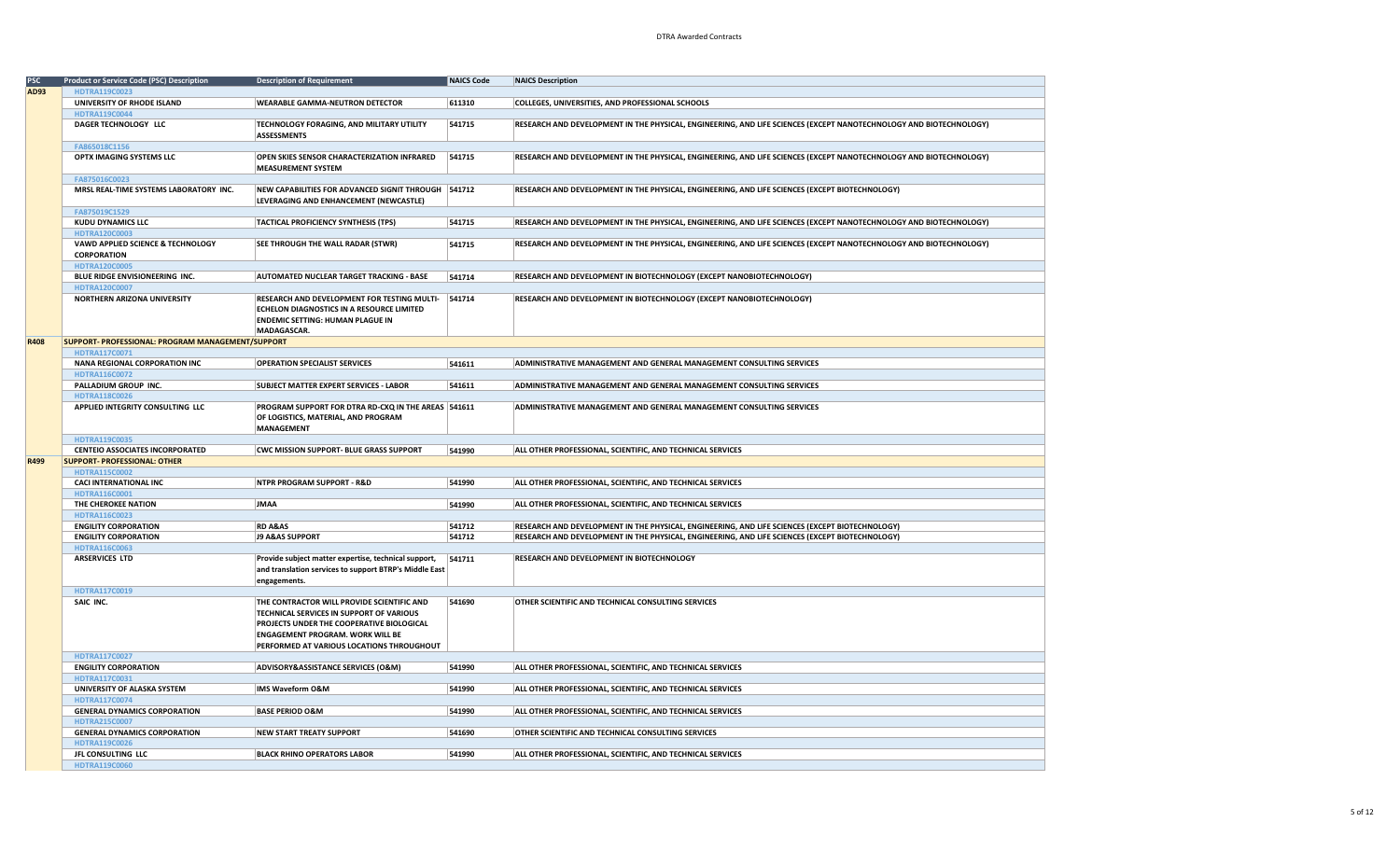| <b>PSC</b> | <b>Product or Service Code (PSC) Description</b>                                 | <b>Description of Requirement</b>                | <b>NAICS Code</b> | <b>NAICS Description</b>                                                                        |
|------------|----------------------------------------------------------------------------------|--------------------------------------------------|-------------------|-------------------------------------------------------------------------------------------------|
|            | WATERMARK RISK MANAGEMENT INTERNATIONAL LABOR                                    |                                                  | 541690            | OTHER SCIENTIFIC AND TECHNICAL CONSULTING SERVICES                                              |
| R499       | <b>LLC</b>                                                                       |                                                  |                   |                                                                                                 |
|            | HDTRA119C0076                                                                    |                                                  |                   |                                                                                                 |
|            | NANA REGIONAL CORPORATION INC                                                    | <b>INSIDER THREAT ANALYST LEVEL 1</b>            | 541690            | OTHER SCIENTIFIC AND TECHNICAL CONSULTING SERVICES                                              |
|            | HDTRA119C0071                                                                    |                                                  |                   |                                                                                                 |
|            | <b>CLARK CREATIVE SOLUTIONS LLC</b>                                              | <b>FACILITY SUPPORT</b>                          | 561210            | <b>FACILITIES SUPPORT SERVICES</b>                                                              |
|            | HDTRA119C0072                                                                    |                                                  |                   |                                                                                                 |
|            | THE CHEROKEE NATION                                                              | JOINT MISSION ASSURANCE                          | 541690            | OTHER SCIENTIFIC AND TECHNICAL CONSULTING SERVICES                                              |
| R706       | <b>SUPPORT- MANAGEMENT: LOGISTICS SUPPORT</b>                                    |                                                  |                   |                                                                                                 |
|            | HDTRA117C0014                                                                    |                                                  |                   |                                                                                                 |
|            | OLGOONIK AEROSPACE SERVICES LLC                                                  | <b>Logistics Support Services</b>                | 561210            | <b>FACILITIES SUPPORT SERVICES</b>                                                              |
|            | <b>HDTRA119C0059</b>                                                             |                                                  |                   |                                                                                                 |
|            | RIGHTDIRECTION TECHNOLOGY SOLUTIONS LLC                                          | <b>Logistics Support Services</b>                | 541614            | PROCESS, PHYSICAL DISTRIBUTION, AND LOGISTICS CONSULTING SERVICES                               |
| R799       | <b>SUPPORT- MANAGEMENT: OTHER</b>                                                |                                                  |                   |                                                                                                 |
|            | HDTRA116C0012                                                                    |                                                  |                   |                                                                                                 |
|            | BOOZ ALLEN HAMILTON HOLDING CORPORATION                                          | OPTION YEAR 3 - ADVISORY&ASSISTANCE SERVICES     | 541990            | ALL OTHER PROFESSIONAL, SCIENTIFIC, AND TECHNICAL SERVICES                                      |
|            |                                                                                  | SUPPORTING THE COOPERATIVE AND THREAT            |                   |                                                                                                 |
|            |                                                                                  | REDUCTION PROGRAMS WITH PLANNING,                |                   |                                                                                                 |
|            |                                                                                  | PROGRAMMING, BUDGETING&EXECUTION SERVICES        |                   |                                                                                                 |
|            | HDTRA117C0067                                                                    |                                                  |                   |                                                                                                 |
|            | TECHNOLOGY MANAGEMENT COMPANY INC.                                               | <b>BioSciences Training and Engagement</b>       | 541690            | OTHER SCIENTIFIC AND TECHNICAL CONSULTING SERVICES                                              |
|            | HDTRA118C0041                                                                    |                                                  |                   |                                                                                                 |
|            | ADVANCED DECISION VECTORS LLC                                                    | <b>ADMINISTRATIVE ASSISTANT</b>                  | 561110            | <b>OFFICE ADMINISTRATIVE SERVICES</b>                                                           |
|            | HDTRA118C0059                                                                    |                                                  |                   |                                                                                                 |
|            | POLARIS CONSULTING GROUP LLC                                                     | <b>PROJECT MANAGER (1 EACH)</b>                  | 541611            | ADMINISTRATIVE MANAGEMENT AND GENERAL MANAGEMENT CONSULTING SERVICES                            |
|            | <b>HDTRA119C0004</b>                                                             |                                                  |                   |                                                                                                 |
|            | CHENEGA IT ENTERPRISE SERVICES LLC                                               | <b>STRATEGIC COMMUNICATIONS</b>                  | 541611            | ADMINISTRATIVE MANAGEMENT AND GENERAL MANAGEMENT CONSULTING SERVICES                            |
|            | HDTRA119C0050                                                                    |                                                  |                   |                                                                                                 |
|            | <b>CHOISYS TECHNOLOGY INC</b>                                                    | <b>CWC CHALLENGE INSPECTION TRAINING FOR THE</b> | 541990            | ALL OTHER PROFESSIONAL, SCIENTIFIC, AND TECHNICAL SERVICES                                      |
|            |                                                                                  | OPEN SKIES MANAGEMENT AND PLANNING SYSTEM        |                   |                                                                                                 |
|            |                                                                                  | (OSMAPS).                                        |                   |                                                                                                 |
|            | HDTRA120C0013                                                                    |                                                  |                   |                                                                                                 |
|            | <b>ARSERVICES LTD</b>                                                            | CHEMICAL WEAPONS CONVENTION MISSION              | 541990            | ALL OTHER PROFESSIONAL, SCIENTIFIC, AND TECHNICAL SERVICES                                      |
|            |                                                                                  | <b>SUPPORT SERVICES</b>                          |                   |                                                                                                 |
| R425       | SUPPORT- PROFESSIONAL: ENGINEERING/TECHNICAL                                     |                                                  |                   |                                                                                                 |
|            | HDTRA117C0072                                                                    |                                                  |                   |                                                                                                 |
|            | WOOLPERT INC.                                                                    | TREATY OBLIGATION PRE-CERTIFICATION FIXED OR     | 541330            | <b>ENGINEERING SERVICES</b>                                                                     |
|            |                                                                                  | PORTABLE TARGET CALIBRATION                      |                   |                                                                                                 |
|            | HDTRA118C0063                                                                    |                                                  |                   |                                                                                                 |
|            | <b>OGSYSTEMS LLC</b>                                                             | OPEN SKIES TREATY, DEI SME TECH SUPPORT          | 541990            | ALL OTHER PROFESSIONAL, SCIENTIFIC, AND TECHNICAL SERVICES                                      |
|            | N6600117C0042                                                                    |                                                  |                   |                                                                                                 |
|            | <b>KANSAS STATE UNIVERSITY</b>                                                   | <b>ENGINEERING SERVICES</b>                      | 541712            | RESEARCH AND DEVELOPMENT IN THE PHYSICAL, ENGINEERING, AND LIFE SCIENCES (EXCEPT BIOTECHNOLOGY) |
| D302       | IT AND TELECOM- SYSTEMS DEVELOPMENT                                              |                                                  |                   |                                                                                                 |
|            | HDTRA118C0051                                                                    |                                                  |                   |                                                                                                 |
|            | A & J PACIFIC LLC                                                                | <b>SPS ON-SITE SYSTEM ADMINISTRATION</b>         | 541512            | <b>COMPUTER SYSTEMS DESIGN SERVICES</b>                                                         |
|            | HDTRA118C0064                                                                    |                                                  |                   |                                                                                                 |
|            | <b>RAYTHEON COMPANY</b>                                                          | <b>PROFESSIONAL SERVICES</b>                     | 541512            | <b>COMPUTER SYSTEMS DESIGN SERVICES</b>                                                         |
| R429       | SUPPORT- PROFESSIONAL: EMERGENCY RESPONSE/DISASTER PLANNING/PREPAREDNESS SUPPORT |                                                  |                   |                                                                                                 |
|            | <b>HDTRA117C0018</b>                                                             | <b>TECHNICAL SUPPORT GROUP SUPPORT.</b>          |                   | OTHER SCIENTIFIC AND TECHNICAL CONSULTING SERVICES                                              |
|            | APOGEE-SSU JOINT VENTURE LLC<br>HDTRA117C0039                                    |                                                  | 541690            |                                                                                                 |
|            | <b>K2 GROUP INC.</b>                                                             | <b>TECHNICAL SUPPORT GROUP SUPPORT</b>           | 541690            | OTHER SCIENTIFIC AND TECHNICAL CONSULTING SERVICES                                              |
| R699       | <b>SUPPORT- ADMINISTRATIVE: OTHER</b>                                            |                                                  |                   |                                                                                                 |
|            | HDTRA115C0010                                                                    |                                                  |                   |                                                                                                 |
|            | POINT ROCK SOLUTIONS LLC                                                         | <b>AV/VTC SUPPORT SERVICES</b>                   | 561499            | ALL OTHER BUSINESS SUPPORT SERVICES                                                             |
|            |                                                                                  |                                                  |                   |                                                                                                 |
|            | HDTRA117C0062<br>KENT CAMPA AND KATE INCORPORATED                                |                                                  | 541611            | ADMINISTRATIVE MANAGEMENT AND GENERAL MANAGEMENT CONSULTING SERVICES                            |
|            | HDTRA117C0081                                                                    | Administrative Support: 3 Journeymen (FTEs)      |                   |                                                                                                 |
|            | <b>IBEX IT BUSINESS EXPERTS LLC</b>                                              | MID LEVEL CONSULTANT                             | 541611            | ADMINISTRATIVE MANAGEMENT AND GENERAL MANAGEMENT CONSULTING SERVICES                            |
|            | HDTRA119C0015                                                                    |                                                  |                   |                                                                                                 |
|            | WITTENBERG WEINER CONSULTING LLC                                                 | <b>TECHNICAL WRITING&amp;EDITING</b>             | 541990            | ALL OTHER PROFESSIONAL, SCIENTIFIC, AND TECHNICAL SERVICES                                      |
|            | <b>HDTRA119C0078</b>                                                             |                                                  |                   |                                                                                                 |
|            |                                                                                  |                                                  |                   |                                                                                                 |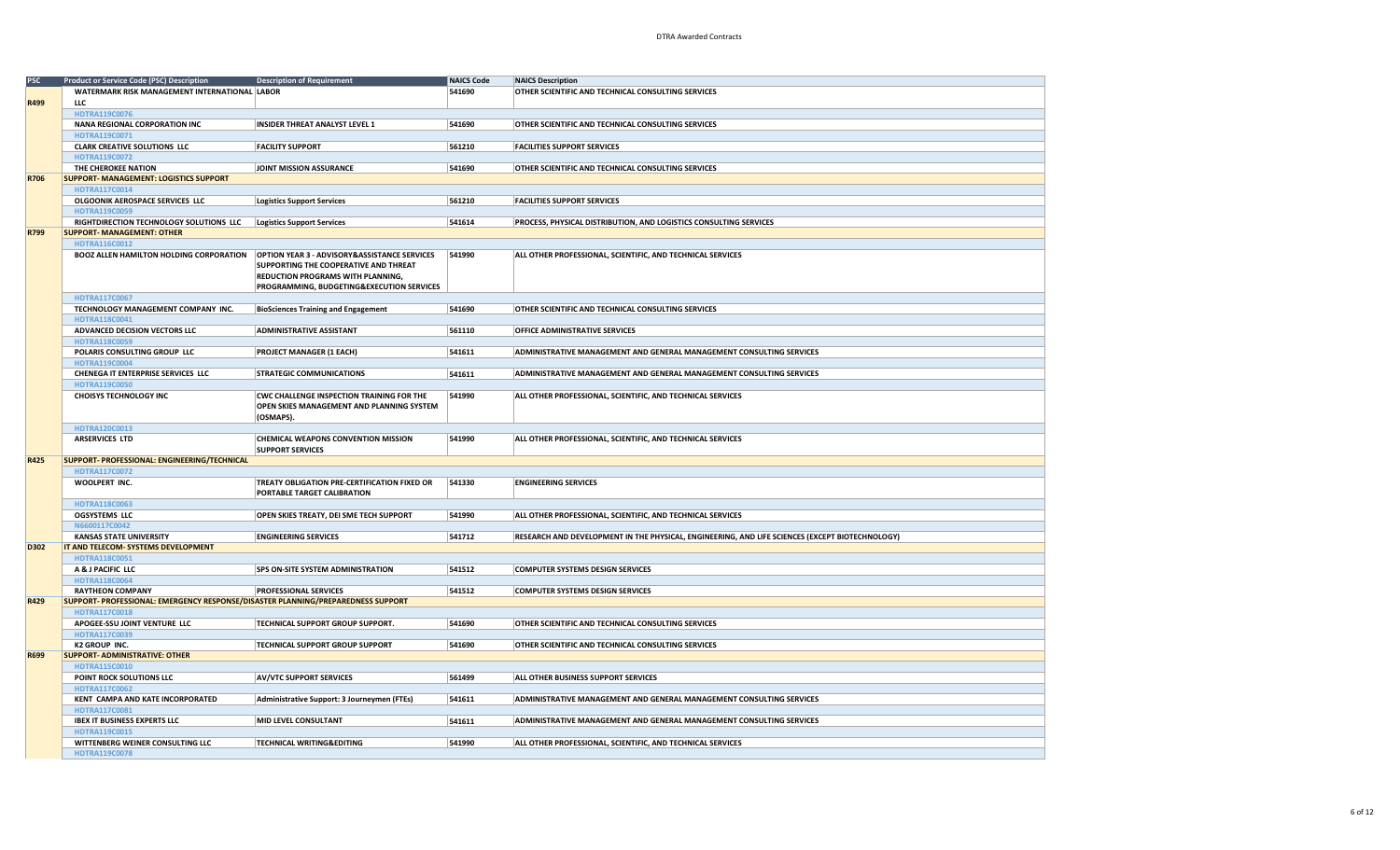| PSC  | <b>Product or Service Code (PSC) Description</b>            | <b>Description of Requirement</b>                                                               | <b>NAICS Code</b> | <b>NAICS Description</b>                                                                                           |
|------|-------------------------------------------------------------|-------------------------------------------------------------------------------------------------|-------------------|--------------------------------------------------------------------------------------------------------------------|
|      | SEVENTH SENSE CONSULTING LLC                                | ACQUISITION SUPPORT IT-IOP. ADMINISTRATIVE                                                      | 541611            | ADMINISTRATIVE MANAGEMENT AND GENERAL MANAGEMENT CONSULTING SERVICES                                               |
|      |                                                             | MODIFICATION TO ADD NON-DISCLOSURE                                                              |                   |                                                                                                                    |
|      |                                                             | AGREEMENT (ATTACHMENT 3) TO TABLE OF                                                            |                   |                                                                                                                    |
| R699 |                                                             | <b>CONTENTS, IN CONTRACT.</b>                                                                   |                   |                                                                                                                    |
|      | HDTRA119C0066                                               |                                                                                                 |                   |                                                                                                                    |
|      | <b>SYNAPTEK CORPORATION</b>                                 | RECORDS MANAGEMENT SUPPORT - BASE.                                                              | 541519            | OTHER COMPUTER RELATED SERVICES                                                                                    |
|      |                                                             | ADMINISTRATIVE MOD TO ADD FINAL DD254 TO                                                        |                   |                                                                                                                    |
|      |                                                             | <b>CONTRACT. ALL OTHER TERMS AND CONDITIONS</b>                                                 |                   |                                                                                                                    |
|      |                                                             | REMAIN UNCHANGED, AND IN FULL FORCE AND                                                         |                   |                                                                                                                    |
|      |                                                             | EFFECT.                                                                                         |                   |                                                                                                                    |
| AD95 | R&D- DEFENSE OTHER: OTHER (OPERATIONAL SYSTEMS DEVELOPMENT) |                                                                                                 |                   |                                                                                                                    |
|      | <b>HDTRA117C0045</b>                                        |                                                                                                 |                   |                                                                                                                    |
|      | PHOTONWARES CORPORATION                                     | MICRO ELECTRICAL MECHANICAL SYSTEMS                                                             | 541712            | RESEARCH AND DEVELOPMENT IN THE PHYSICAL, ENGINEERING, AND LIFE SCIENCES (EXCEPT BIOTECHNOLOGY)                    |
|      | HDTRA117C0051                                               |                                                                                                 |                   |                                                                                                                    |
|      | PMAC LABORATORIES INC.                                      | RESEARCH AND DEVELOPMENT OF HIGH                                                                | 541712            | RESEARCH AND DEVELOPMENT IN THE PHYSICAL, ENGINEERING, AND LIFE SCIENCES (EXCEPT BIOTECHNOLOGY)                    |
|      |                                                             | PERFORMANCE COMPUTING TOOLS                                                                     |                   |                                                                                                                    |
|      | HDTRA117C0057                                               |                                                                                                 |                   |                                                                                                                    |
|      | HYPERION TECHNOLOGY GROUP INC.                              | <b>SBIR PHASE II NOVEL MUNITION TECH</b>                                                        | 541712            | RESEARCH AND DEVELOPMENT IN THE PHYSICAL, ENGINEERING, AND LIFE SCIENCES (EXCEPT BIOTECHNOLOGY)                    |
|      | HDTRA117C0073                                               |                                                                                                 |                   |                                                                                                                    |
|      | DECISIVE ANALYTICS CORPORATION                              | SEMANTIC PARSING AND ROLE LABELING IN                                                           | 541712            | RESEARCH AND DEVELOPMENT IN THE PHYSICAL, ENGINEERING, AND LIFE SCIENCES (EXCEPT BIOTECHNOLOGY)                    |
|      |                                                             | <b>COMBINATION EFFORT</b>                                                                       |                   |                                                                                                                    |
|      | HDTRA117C0097                                               |                                                                                                 |                   |                                                                                                                    |
|      | <b>AKITA INNOVATIONS LLC</b>                                | AKITA SBIR PHASE II CONTRACT: ENCAPSULATED                                                      | 541712            | RESEARCH AND DEVELOPMENT IN THE PHYSICAL, ENGINEERING, AND LIFE SCIENCES (EXCEPT BIOTECHNOLOGY)                    |
|      |                                                             | <b>HI3O8 MICROPARTICLES</b>                                                                     |                   |                                                                                                                    |
|      | HDTRA118C0002                                               |                                                                                                 |                   |                                                                                                                    |
|      | SYDOR TECHNOLOGIES LLC                                      | PRODUCE A FULLY FUNCTIONAL PROTOTYPE                                                            | 541715            | RESEARCH AND DEVELOPMENT IN THE PHYSICAL, ENGINEERING, AND LIFE SCIENCES (EXCEPT NANOTECHNOLOGY AND BIOTECHNOLOGY) |
|      |                                                             | DETECTOR CAPABLE OF DIRECT DETECTION OF X-RAY                                                   |                   |                                                                                                                    |
|      |                                                             | ENERGIES ABOVE 25 KEV AT FRAME RATES OF UP TO                                                   |                   |                                                                                                                    |
|      |                                                             | 10 MHZ.                                                                                         |                   |                                                                                                                    |
|      | HDTRA118C0006                                               |                                                                                                 |                   |                                                                                                                    |
|      | PHYSICAL OPTICS CORPORATION                                 | OPTIMIZING POWER AVAILABILITY AND                                                               | 541715            | RESEARCH AND DEVELOPMENT IN THE PHYSICAL, ENGINEERING, AND LIFE SCIENCES (EXCEPT NANOTECHNOLOGY AND BIOTECHNOLOGY) |
|      |                                                             | SUSTAINABILITY IN ISLANDED SITES (OASIS)                                                        |                   |                                                                                                                    |
|      | HDTRA118C0009                                               |                                                                                                 |                   |                                                                                                                    |
|      | DYNASIL CORPORATION OF AMERICA                              | MULTI-MODE HANDHELD RADIOISOTOPE                                                                | 541715            | RESEARCH AND DEVELOPMENT IN THE PHYSICAL, ENGINEERING, AND LIFE SCIENCES (EXCEPT NANOTECHNOLOGY AND BIOTECHNOLOGY) |
|      |                                                             | <b>IDENTIFICATION DEVICE (RIID).</b>                                                            |                   |                                                                                                                    |
|      | HDTRA118C0011                                               |                                                                                                 |                   |                                                                                                                    |
|      | <b>LANGUAGE COMPUTER CORPORATION</b>                        | JOINT LEARNING OF TOPICS, ENTITIES, EVENTS AND                                                  | 541715            | RESEARCH AND DEVELOPMENT IN THE PHYSICAL, ENGINEERING, AND LIFE SCIENCES (EXCEPT NANOTECHNOLOGY AND BIOTECHNOLOGY) |
|      |                                                             | <b>RELATIONS (JOLTER).</b>                                                                      |                   |                                                                                                                    |
|      | HDTRA118C0031                                               |                                                                                                 |                   |                                                                                                                    |
|      | <b>GENECAPTURE</b>                                          | C2-0482 STTR PHASE II                                                                           | 541714            | RESEARCH AND DEVELOPMENT IN BIOTECHNOLOGY (EXCEPT NANOBIOTECHNOLOGY)                                               |
|      | <b>GENECAPTURE</b>                                          | RESEARCH&DEVELOPMENT STTR TO PROVIDE                                                            | 541714            | RESEARCH AND DEVELOPMENT IN BIOTECHNOLOGY (EXCEPT NANOBIOTECHNOLOGY)                                               |
|      |                                                             | <b>INFECTIOUS DISEASE DIAGNOSTICS AND</b>                                                       |                   |                                                                                                                    |
|      |                                                             | DIFFERENTIATION OF VIRAL VS. BACTERIAL                                                          |                   |                                                                                                                    |
|      |                                                             | INFECTIONS FOR POINT OF CARE APPLICATIONS.                                                      |                   |                                                                                                                    |
|      | HDTRA118C0034                                               |                                                                                                 |                   |                                                                                                                    |
|      | <b>WELKIN SCIENCES LLC</b>                                  | DEVELOPMENT OF REAL-TIME FREQUENCY-SELECTIVE   541715                                           |                   | RESEARCH AND DEVELOPMENT IN THE PHYSICAL, ENGINEERING, AND LIFE SCIENCES (EXCEPT NANOTECHNOLOGY AND BIOTECHNOLOGY) |
|      |                                                             | <b>CHANNEL REALIZATION GENERATOR.</b>                                                           |                   |                                                                                                                    |
|      | HDTRA118C0039                                               |                                                                                                 |                   |                                                                                                                    |
|      | MICROELECTRONICS RESEARCH DEVELOPMENT                       | SMALL BUSINESS TECHNOLOGY TRANSFER PHASE II                                                     | 541715            | RESEARCH AND DEVELOPMENT IN THE PHYSICAL, ENGINEERING, AND LIFE SCIENCES (EXCEPT NANOTECHNOLOGY AND BIOTECHNOLOGY) |
|      | <b>CORPORATION</b>                                          | EFFORT. THIS R&D PROJECT ENTAILS INNOVATIVE                                                     |                   |                                                                                                                    |
|      |                                                             | MITIGATION OF RADIATION EFFECTS IN ADVANCED                                                     |                   |                                                                                                                    |
|      |                                                             | <b>TECHNOLOGY NODES.</b>                                                                        |                   |                                                                                                                    |
|      | HDTRA118C0040                                               |                                                                                                 |                   |                                                                                                                    |
|      | RELIABLE MICROSYSTEMS LLC                                   | SBIR PHASE II ADVANCED TECHNOLOGY NODES                                                         | 541715            | RESEARCH AND DEVELOPMENT IN THE PHYSICAL, ENGINEERING, AND LIFE SCIENCES (EXCEPT NANOTECHNOLOGY AND BIOTECHNOLOGY) |
|      | HDTRA118C0052                                               |                                                                                                 |                   |                                                                                                                    |
|      | <b>QUANTTERA LLC</b>                                        | SMALL BUSINESS INNOVATIVE RESEARCH PHASE II                                                     | 541715            | RESEARCH AND DEVELOPMENT IN THE PHYSICAL, ENGINEERING, AND LIFE SCIENCES (EXCEPT NANOTECHNOLOGY AND BIOTECHNOLOGY) |
|      |                                                             | PROJECT LOW VOLTAGE RADIATION HARDENED                                                          |                   |                                                                                                                    |
|      |                                                             | OPTOELECTRONICS FOR OPTICAL INTERCONNECTS                                                       |                   |                                                                                                                    |
|      | HDTRA118C0056                                               |                                                                                                 |                   |                                                                                                                    |
|      |                                                             | SCIENTIFIC APPLICATION & RESEARCH ASSOCIATES SMALL BUSINESS TECHNOLOGY TRANSFER RESEARCH 541715 |                   | RESEARCH AND DEVELOPMENT IN THE PHYSICAL, ENGINEERING, AND LIFE SCIENCES (EXCEPT NANOTECHNOLOGY AND BIOTECHNOLOGY) |
|      |                                                             | PROGRAM PHASE II COMPACT LASER DRIVERS FOR                                                      |                   |                                                                                                                    |
|      |                                                             | PHOTOCONDUCTIVE SEMICONDUCTOR SWITCHES.                                                         |                   |                                                                                                                    |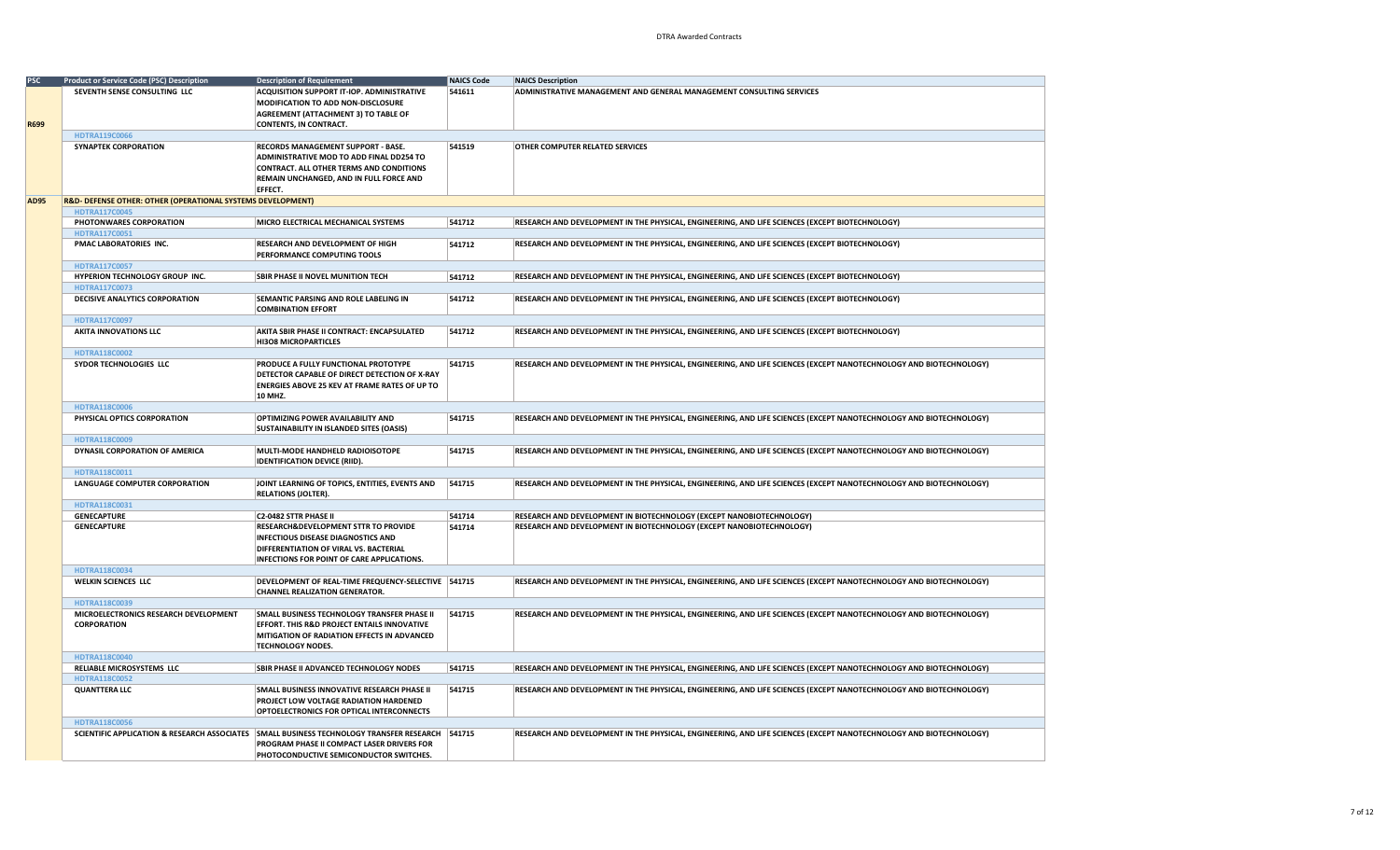|             | <b>Product or Service Code (PSC) Description</b>                                             | <b>Description of Requirement</b>                                                                                                                                              | <b>NAICS Code</b> | <b>NAICS Description</b>                                                                                           |
|-------------|----------------------------------------------------------------------------------------------|--------------------------------------------------------------------------------------------------------------------------------------------------------------------------------|-------------------|--------------------------------------------------------------------------------------------------------------------|
| <b>AD95</b> |                                                                                              | SCIENTIFIC APPLICATION & RESEARCH ASSOCIATES COMPACT LASER DRIVERS FOR PHOTOCONDUCTIVE<br>SEMICONDUCTOR SWITCHES.                                                              | 541715            | RESEARCH AND DEVELOPMENT IN THE PHYSICAL, ENGINEERING, AND LIFE SCIENCES (EXCEPT NANOTECHNOLOGY AND BIOTECHNOLOGY) |
|             | HDTRA118C0029                                                                                |                                                                                                                                                                                |                   |                                                                                                                    |
|             | SPECTRAL ENERGIES LLC                                                                        | SPECTRAL ENERGIES SBIR PHASE II HIGH BANDWIDTH   541715<br>OPTICAL SENSOR FOR TIME RESOLVED DETECTION OF<br>MULTIPLE SPECIES RELATED TO EXPLOSIVES AND<br><b>DETONATIONS</b>   |                   | RESEARCH AND DEVELOPMENT IN THE PHYSICAL, ENGINEERING, AND LIFE SCIENCES (EXCEPT NANOTECHNOLOGY AND BIOTECHNOLOGY) |
|             | HDTRA118C0046                                                                                |                                                                                                                                                                                |                   |                                                                                                                    |
|             | CLOSTRA INC.<br><b>HDTRA118C0028</b>                                                         | <b>BI-MONTHLY PROGRESS REPORTS</b>                                                                                                                                             | 541715            | RESEARCH AND DEVELOPMENT IN THE PHYSICAL, ENGINEERING, AND LIFE SCIENCES (EXCEPT NANOTECHNOLOGY AND BIOTECHNOLOGY) |
|             | NANO TERRA INC.                                                                              | DERMAL MEDICAL COUNTERMEASURES FOR<br><b>CHEMICAL WEAPONS EXPOSURE</b>                                                                                                         | 541715            | RESEARCH AND DEVELOPMENT IN THE PHYSICAL, ENGINEERING, AND LIFE SCIENCES (EXCEPT NANOTECHNOLOGY AND BIOTECHNOLOGY) |
|             | HDTRA118C0075                                                                                |                                                                                                                                                                                |                   |                                                                                                                    |
|             | SYSTEMS & TECHNOLOGY RESEARCH LLC                                                            | T2-0317 SBIR PHASE II                                                                                                                                                          | 541715            | RESEARCH AND DEVELOPMENT IN THE PHYSICAL, ENGINEERING, AND LIFE SCIENCES (EXCEPT NANOTECHNOLOGY AND BIOTECHNOLOGY) |
|             | HDTRA118C0074<br>PROPORTIONAL TECHNOLOGIES INC.                                              | SMALL BUSINESS INNOVATION RESEARCH PHASE II<br>PORTABLE, FIELDABLE, NON-HELIUM-3 BASED<br>NEUTRON MULTIPLICITY COUNTER                                                         | 541715            | RESEARCH AND DEVELOPMENT IN THE PHYSICAL, ENGINEERING, AND LIFE SCIENCES (EXCEPT NANOTECHNOLOGY AND BIOTECHNOLOGY) |
|             | <b>HDTRA119C0008</b>                                                                         |                                                                                                                                                                                |                   |                                                                                                                    |
|             | DYNASIL CORPORATION OF AMERICA                                                               | SBIR PHASE II THERMAL AND FAST NEUTRON<br><b>MULTIPLICITY COUNTER</b>                                                                                                          | 541715            | RESEARCH AND DEVELOPMENT IN THE PHYSICAL, ENGINEERING, AND LIFE SCIENCES (EXCEPT NANOTECHNOLOGY AND BIOTECHNOLOGY) |
|             | HDTRA119C0010                                                                                |                                                                                                                                                                                |                   |                                                                                                                    |
|             | <b>LANGUAGE COMPUTER CORPORATION</b>                                                         | PLAN LEARNING ACROSS TEXTUAL OBSERVATIONS.                                                                                                                                     | 541715            | RESEARCH AND DEVELOPMENT IN THE PHYSICAL, ENGINEERING, AND LIFE SCIENCES (EXCEPT NANOTECHNOLOGY AND BIOTECHNOLOGY) |
|             | HDTRA118C0071                                                                                |                                                                                                                                                                                |                   |                                                                                                                    |
|             | <b>ARETE ASSOCIATES</b>                                                                      | BIOMONITORING SOFTWARE APPLICATION THAT CAN 541715<br>PROCESS SOIL MICROBIOME DATA TO MONITOR FOR<br>THE PRESENCE OF LOW-LEVEL CHRONIC OR TRANSIENT<br><b>NUCLEAR ACTIVITY</b> |                   | RESEARCH AND DEVELOPMENT IN THE PHYSICAL, ENGINEERING, AND LIFE SCIENCES (EXCEPT NANOTECHNOLOGY AND BIOTECHNOLOGY) |
|             | HDTRA118C0043                                                                                |                                                                                                                                                                                |                   |                                                                                                                    |
|             | <b>ZYMERON CORPORATION</b>                                                                   | DERMAL MEDICAL COUNTERMEASURES FOR<br><b>CHEMICAL WEAPONS EXPOSURE 3.</b>                                                                                                      | 541715            | RESEARCH AND DEVELOPMENT IN THE PHYSICAL, ENGINEERING, AND LIFE SCIENCES (EXCEPT NANOTECHNOLOGY AND BIOTECHNOLOGY) |
|             | HDTRA119C0021                                                                                |                                                                                                                                                                                |                   |                                                                                                                    |
|             | LUCID CIRCUIT INC.                                                                           | ADVANCED SOLUTIONS FOR RADIATION<br>SUSCEPTIBILITY, ANALYSIS AND PREDICTION.                                                                                                   | 541715            | RESEARCH AND DEVELOPMENT IN THE PHYSICAL, ENGINEERING, AND LIFE SCIENCES (EXCEPT NANOTECHNOLOGY AND BIOTECHNOLOGY) |
|             | HDTRA119C0014                                                                                |                                                                                                                                                                                |                   |                                                                                                                    |
|             | DFR SOLUTIONS LLC                                                                            | <b>SBIR PH II</b>                                                                                                                                                              | 541715            | RESEARCH AND DEVELOPMENT IN THE PHYSICAL, ENGINEERING, AND LIFE SCIENCES (EXCEPT NANOTECHNOLOGY AND BIOTECHNOLOGY) |
|             | HDTRA119C0011                                                                                |                                                                                                                                                                                |                   |                                                                                                                    |
|             | DYNASIL CORPORATION OF AMERICA                                                               | SBIR PHASE II ALTERNATIVE SIGNATURE DETECTORS<br>FOR LONG RANGE NUCLEAR MATERIAL<br><b>IDENTIFICATION</b>                                                                      | 541715            | RESEARCH AND DEVELOPMENT IN THE PHYSICAL, ENGINEERING, AND LIFE SCIENCES (EXCEPT NANOTECHNOLOGY AND BIOTECHNOLOGY) |
|             | HDTRA119C0031                                                                                |                                                                                                                                                                                |                   |                                                                                                                    |
|             | CFD RESEARCH CORPORATION                                                                     | <b>STTR PH II DTRA14B-004 T2-0256</b>                                                                                                                                          | 541715            | RESEARCH AND DEVELOPMENT IN THE PHYSICAL, ENGINEERING, AND LIFE SCIENCES (EXCEPT NANOTECHNOLOGY AND BIOTECHNOLOGY) |
|             | HDTRA119C0034<br>SEMANDEX NETWORKS INC.                                                      | SMALL BUSINESS INNOVATIVE RESEARCH PHASE II FOR 541720<br>DATA DRIVEN TECH DISCOVERY                                                                                           |                   | RESEARCH AND DEVELOPMENT IN THE SOCIAL SCIENCES AND HUMANITIES                                                     |
|             | HDTRA119C0012                                                                                |                                                                                                                                                                                |                   |                                                                                                                    |
|             | <b>INFERLINK CORPORATION</b>                                                                 | DEEP BMSA: DEEP EXTRACTION FOR BIOLOGICAL<br>MATERIALS SITUATIONAL AWARENESS.                                                                                                  | 541715            | RESEARCH AND DEVELOPMENT IN THE PHYSICAL, ENGINEERING, AND LIFE SCIENCES (EXCEPT NANOTECHNOLOGY AND BIOTECHNOLOGY) |
|             | HDTRA119C0037                                                                                |                                                                                                                                                                                |                   |                                                                                                                    |
|             | KNOWLEDGE BASED SYSTEMS INC.                                                                 | SEMANTIC ANALYSIS TECHNOLOGIES FOR THE<br><b>IDENTIFICATION OF DUAL USE RESEARCH CONCERN</b><br>SMALL BUSINESS INNOVATIVE RESEARCH                                             | 541512            | <b>COMPUTER SYSTEMS DESIGN SERVICES</b>                                                                            |
|             | <b>HDTRA119C0043</b>                                                                         |                                                                                                                                                                                |                   |                                                                                                                    |
|             | PROPORTIONAL TECHNOLOGIES INC.                                                               | NON-SATURATING, HIGH SENSITIVITY REAL TIME<br><b>BATTLEFIELD DOSIMETER.</b>                                                                                                    | 541715            | RESEARCH AND DEVELOPMENT IN THE PHYSICAL, ENGINEERING, AND LIFE SCIENCES (EXCEPT NANOTECHNOLOGY AND BIOTECHNOLOGY) |
|             | HDTRA119C0053                                                                                |                                                                                                                                                                                |                   |                                                                                                                    |
|             | <b>BLIND TIGER COMMUNICATIONS</b>                                                            | WIRELESS INTRUSION, DETECTION AND DEFEAT<br><b>SYSTEM RESEARCH</b>                                                                                                             | 517312            | WIRELESS TELECOMMUNICATIONS CARRIERS (EXCEPT SATELLITE)                                                            |
|             | HDTRA119C0040                                                                                |                                                                                                                                                                                |                   |                                                                                                                    |
|             | COMBUSTION RESEARCH AND FLOW TECHNOLOGY SMALL BUSINESS INNOVATIVE RESEARCJ PHASE II -<br>INC | HIGH PERFORMANCE COMPUTING TOOLS FOR<br>TOPOLOGY AWARENESS MAPPING OF INTER-NODE<br><b>COMMUNICATION.</b>                                                                      | 541715            | RESEARCH AND DEVELOPMENT IN THE PHYSICAL, ENGINEERING, AND LIFE SCIENCES (EXCEPT NANOTECHNOLOGY AND BIOTECHNOLOGY) |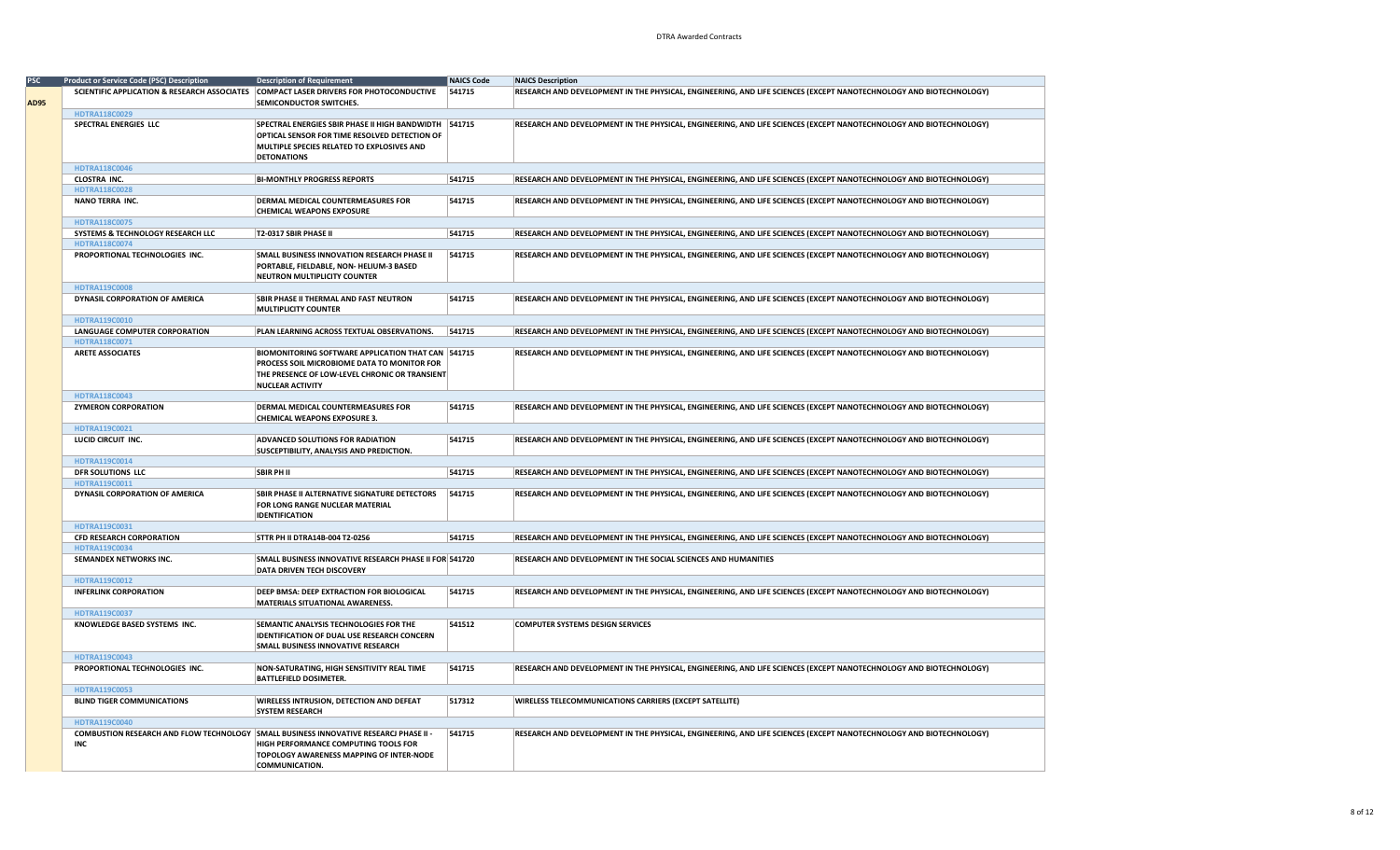| PSC         | <b>Product or Service Code (PSC) Description</b>                                 | <b>Description of Requirement</b>                       | <b>NAICS Code</b> | <b>NAICS Description</b>                                                                                           |  |  |  |
|-------------|----------------------------------------------------------------------------------|---------------------------------------------------------|-------------------|--------------------------------------------------------------------------------------------------------------------|--|--|--|
|             |                                                                                  |                                                         |                   |                                                                                                                    |  |  |  |
| AD95        | HDTRA119C0057                                                                    |                                                         |                   |                                                                                                                    |  |  |  |
|             | PMAC LABORATORIES INC.                                                           | SBIR PHASE II - TOOLS FOR MEMORY HIERARCHY              | 541715            | RESEARCH AND DEVELOPMENT IN THE PHYSICAL, ENGINEERING, AND LIFE SCIENCES (EXCEPT NANOTECHNOLOGY AND BIOTECHNOLOGY) |  |  |  |
|             |                                                                                  | OPTIMIZATION ON PRE-EXASCALE HPC                        |                   |                                                                                                                    |  |  |  |
|             |                                                                                  | <b>ARCHITECTURES</b>                                    |                   |                                                                                                                    |  |  |  |
|             | HDTRA219C0003                                                                    |                                                         |                   |                                                                                                                    |  |  |  |
|             |                                                                                  |                                                         |                   |                                                                                                                    |  |  |  |
|             | TDA RESEARCH INC.                                                                | SBIR PHASE II - T2-0361 APPLICATION OF ULTRA-LOW 541715 |                   | RESEARCH AND DEVELOPMENT IN THE PHYSICAL, ENGINEERING, AND LIFE SCIENCES (EXCEPT NANOTECHNOLOGY AND BIOTECHNOLOGY) |  |  |  |
|             |                                                                                  | COST DIFFERENTIAL PRESSURE SENSORS TO THE               |                   |                                                                                                                    |  |  |  |
|             |                                                                                  | LARGE N ACOUSTIC SENSOR PROBLEM                         |                   |                                                                                                                    |  |  |  |
|             | HDTRA220C0001                                                                    |                                                         |                   |                                                                                                                    |  |  |  |
|             | WELKIN SCIENCES LLC                                                              | HARDWARE-IN-THE-LOOP SCINTILLATION SIMULATOR   541715   |                   | RESEARCH AND DEVELOPMENT IN THE PHYSICAL, ENGINEERING, AND LIFE SCIENCES (EXCEPT NANOTECHNOLOGY AND BIOTECHNOLOGY) |  |  |  |
|             |                                                                                  | FOR MILSATCOM LINKS IN A NUCLEAR DISTURBED              |                   |                                                                                                                    |  |  |  |
|             |                                                                                  |                                                         |                   |                                                                                                                    |  |  |  |
|             |                                                                                  | <b>COMMUNICATION ENVIRONMENT</b>                        |                   |                                                                                                                    |  |  |  |
|             | HDTRA220C0003                                                                    |                                                         |                   |                                                                                                                    |  |  |  |
|             | <b>CREARE INCORPORATED</b>                                                       | SBIR PHASE II - T2-0356 LOW-COST SENSING FOR            | 541715            | RESEARCH AND DEVELOPMENT IN THE PHYSICAL, ENGINEERING, AND LIFE SCIENCES (EXCEPT NANOTECHNOLOGY AND BIOTECHNOLOGY) |  |  |  |
|             |                                                                                  | <b>ARRAY INFRASOUND</b>                                 |                   |                                                                                                                    |  |  |  |
|             | HDTRA220C0004                                                                    |                                                         |                   |                                                                                                                    |  |  |  |
|             | INTELLIGENT AUTOMATION INC.                                                      | SBIR PHASE II - T2-0347 A SCALABLE AND AUTOMATED 541715 |                   | RESEARCH AND DEVELOPMENT IN THE PHYSICAL, ENGINEERING, AND LIFE SCIENCES (EXCEPT NANOTECHNOLOGY AND BIOTECHNOLOGY) |  |  |  |
|             |                                                                                  |                                                         |                   |                                                                                                                    |  |  |  |
|             |                                                                                  | TOLL TO ANALYZE AND IDENTIFY DUAL USE RESEARCH          |                   |                                                                                                                    |  |  |  |
|             |                                                                                  | OF CONCERN FROM SCIENTIFIC PUBLICATION: SAT-            |                   |                                                                                                                    |  |  |  |
|             |                                                                                  | <b>DURC</b>                                             |                   |                                                                                                                    |  |  |  |
|             | HDTRA220C0002                                                                    |                                                         |                   |                                                                                                                    |  |  |  |
|             | SPECTRAL LABS INCORPORATED                                                       | <b>SBIR PHASE 2 NONSATURATING REALTIME</b>              | 541330            | <b>ENGINEERING SERVICES</b>                                                                                        |  |  |  |
|             | <b>HDTRA220C0005</b>                                                             |                                                         |                   |                                                                                                                    |  |  |  |
|             |                                                                                  |                                                         |                   |                                                                                                                    |  |  |  |
|             | ARCHITECTURE TECHNOLOGY CORPORATION                                              | SBIR PHASE II-T2-0358, MEMORY INSTRUMENTATION 541715    |                   | RESEARCH AND DEVELOPMENT IN THE PHYSICAL, ENGINEERING, AND LIFE SCIENCES (EXCEPT NANOTECHNOLOGY AND BIOTECHNOLOGY) |  |  |  |
|             |                                                                                  | AND PERFORMANCE SIMULATION (MIPS) SOFTWARE,             |                   |                                                                                                                    |  |  |  |
|             |                                                                                  | A MEMORY ANALYSIS AND OPTIMIZATION TOOL                 |                   |                                                                                                                    |  |  |  |
|             |                                                                                  | AIMED AT NEXT-GENERATION HPC MEMORY                     |                   |                                                                                                                    |  |  |  |
|             |                                                                                  | <b>ARCHITECTURES.</b>                                   |                   |                                                                                                                    |  |  |  |
| D317        | IT AND TELECOM- WEB-BASED SUBSCRIPTION                                           |                                                         |                   |                                                                                                                    |  |  |  |
|             |                                                                                  |                                                         |                   |                                                                                                                    |  |  |  |
|             | HDTRA116C0035                                                                    |                                                         |                   |                                                                                                                    |  |  |  |
|             | <b>BLOOMBERG L.P.</b>                                                            | <b>BASE YEAR</b>                                        | 511120            | PERIODICAL PUBLISHERS                                                                                              |  |  |  |
|             | HDTRA119C0063                                                                    |                                                         |                   |                                                                                                                    |  |  |  |
|             | IHS GLOBAL INC.                                                                  | JANES JTIC DATABASE                                     | 519190            | ALL OTHER INFORMATION SERVICES                                                                                     |  |  |  |
| AD23        | R&D- DEFENSE OTHER: SERVICES (ADVANCED DEVELOPMENT)                              |                                                         |                   |                                                                                                                    |  |  |  |
|             | <b>HDTRA116C0046</b>                                                             |                                                         |                   |                                                                                                                    |  |  |  |
|             | ARES SOFTWARE CORPORATION                                                        | AVERT SOFTWARE LICENSES AND MAINTENANCE                 | 541512            | <b>COMPUTER SYSTEMS DESIGN SERVICES</b>                                                                            |  |  |  |
| R707        | SUPPORT- MANAGEMENT: CONTRACT/PROCUREMENT/ACQUISITION SUPPORT                    |                                                         |                   |                                                                                                                    |  |  |  |
|             |                                                                                  |                                                         |                   |                                                                                                                    |  |  |  |
|             | HDTRA115C0073                                                                    |                                                         |                   |                                                                                                                    |  |  |  |
|             | JAB INNOVATIVE SOLUTIONS LLC                                                     | <b>ACQUISITION SUPPORT SERVICES</b>                     | 541611            | ADMINISTRATIVE MANAGEMENT AND GENERAL MANAGEMENT CONSULTING SERVICES                                               |  |  |  |
|             | HDTRA118C0027                                                                    |                                                         |                   |                                                                                                                    |  |  |  |
|             | THE CHEROKEE NATION                                                              | <b>CONTRACT SUPPORT SERVICES</b>                        | 541611            | ADMINISTRATIVE MANAGEMENT AND GENERAL MANAGEMENT CONSULTING SERVICES                                               |  |  |  |
|             | HDTRA118C0047                                                                    |                                                         |                   |                                                                                                                    |  |  |  |
|             | ALL NATIVE MANAGED SERVICES COMPANY                                              | CONTRACTOR SUPPORT FOR CONTRACTING GROUP AL 561210      |                   | <b>FACILITIES SUPPORT SERVICES</b>                                                                                 |  |  |  |
|             |                                                                                  | ACC.                                                    |                   |                                                                                                                    |  |  |  |
|             | HDTRA118C0069                                                                    |                                                         |                   |                                                                                                                    |  |  |  |
|             |                                                                                  |                                                         |                   |                                                                                                                    |  |  |  |
|             | SEVENTH SENSE CONSULTING LLC                                                     | SENIOR ACQUISITION ANALYST                              | 541611            | ADMINISTRATIVE MANAGEMENT AND GENERAL MANAGEMENT CONSULTING SERVICES                                               |  |  |  |
| U009        | <b>EDUCATION/TRAINING- GENERAL</b>                                               |                                                         |                   |                                                                                                                    |  |  |  |
|             | HDTRA117C0024                                                                    |                                                         |                   |                                                                                                                    |  |  |  |
|             | <b>FRANKLIN COVEY CO.</b>                                                        | <b>EXECUTIVE COACHING AND TRAINING</b>                  | 611430            | PROFESSIONAL AND MANAGEMENT DEVELOPMENT TRAINING                                                                   |  |  |  |
| <b>B537</b> | SPECIAL STUDIES/ANALYSIS- MEDICAL/HEALTH                                         |                                                         |                   |                                                                                                                    |  |  |  |
|             | <b>HDTRA117C0054</b>                                                             |                                                         |                   |                                                                                                                    |  |  |  |
|             | NATIONAL ACADEMY OF SCIENCES OF THE UNITED   NASEM ENHANCING GHS BIOSECURITY NCE |                                                         | 541611            | ADMINISTRATIVE MANAGEMENT AND GENERAL MANAGEMENT CONSULTING SERVICES                                               |  |  |  |
|             | <b>STATES OF AMERICA</b>                                                         |                                                         |                   |                                                                                                                    |  |  |  |
|             |                                                                                  |                                                         |                   |                                                                                                                    |  |  |  |
| U004        | EDUCATION/TRAINING- SCIENTIFIC/MANAGEMENT                                        |                                                         |                   |                                                                                                                    |  |  |  |
|             | HDTRA118C0076                                                                    |                                                         |                   |                                                                                                                    |  |  |  |
|             | <b>WILDLIFE CONSERVATION SOCIETY</b>                                             | INDOPACOM WILDLIFE SURVEILLANCE PROJECT                 | 541690            | OTHER SCIENTIFIC AND TECHNICAL CONSULTING SERVICES                                                                 |  |  |  |
| AD94        | R&D- DEFENSE OTHER: OTHER (ENGINEERING DEVELOPMENT)                              |                                                         |                   |                                                                                                                    |  |  |  |
|             | HDTRA119C0049                                                                    |                                                         |                   |                                                                                                                    |  |  |  |
|             | <b>CLEAR SCIENTIFIC LLC</b>                                                      | DEVELOPMENT OF A STABLE AND EASY-TO-SPRAY               | 541714            | RESEARCH AND DEVELOPMENT IN BIOTECHNOLOGY (EXCEPT NANOBIOTECHNOLOGY)                                               |  |  |  |
|             |                                                                                  |                                                         |                   |                                                                                                                    |  |  |  |
|             |                                                                                  | <b>IMMEDIATE DECONTAMINANT</b>                          |                   |                                                                                                                    |  |  |  |
|             | <b>HDTRA119C0064</b>                                                             |                                                         |                   |                                                                                                                    |  |  |  |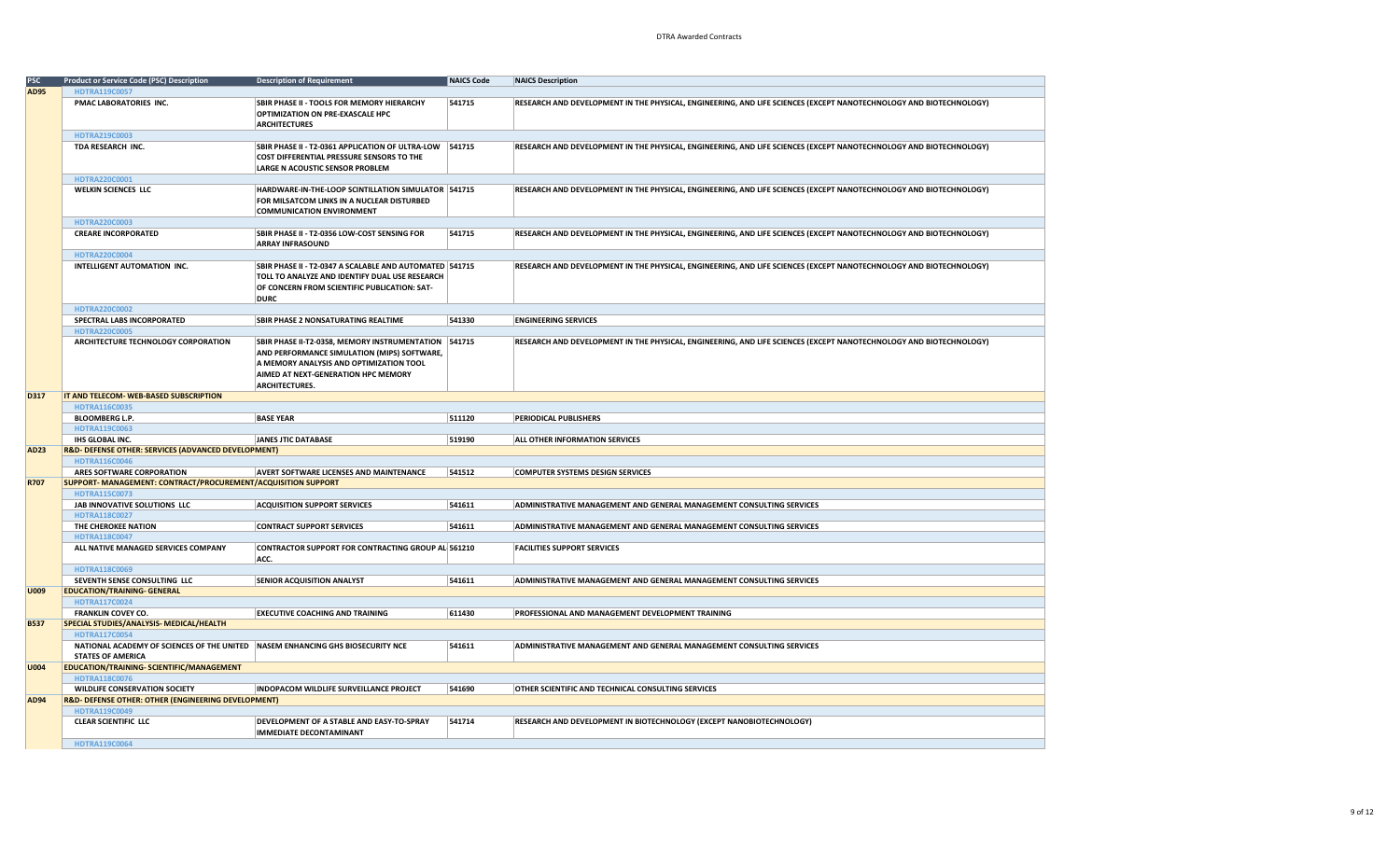| <b>PSC</b>  | <b>Product or Service Code (PSC) Description</b>                                             | <b>Description of Requirement</b>                      | <b>NAICS Code</b> | <b>NAICS Description</b>                                                                                           |
|-------------|----------------------------------------------------------------------------------------------|--------------------------------------------------------|-------------------|--------------------------------------------------------------------------------------------------------------------|
|             | XATOR CORPORATION                                                                            | SOFTWARE SOLUTION TO IMPROVE COUNTER SMALL             | 541715            | RESEARCH AND DEVELOPMENT IN THE PHYSICAL, ENGINEERING, AND LIFE SCIENCES (EXCEPT NANOTECHNOLOGY AND BIOTECHNOLOGY) |
|             |                                                                                              | UNMANNED AERIAL SYSTEM (C-SUAS) PROBABILITY            |                   |                                                                                                                    |
|             |                                                                                              | OF DETECTION, POSITIVE CLASSIFICATION AND              |                   |                                                                                                                    |
|             |                                                                                              | <b>REDUCE FALSE ALARM RATE THROUGH BACK-END</b>        |                   |                                                                                                                    |
| <b>AD94</b> |                                                                                              | <b>SENSOR DATA FUSION</b>                              |                   |                                                                                                                    |
| Z2DB        | REPAIR OR ALTERATION OF LABORATORIES AND CLINICS                                             |                                                        |                   |                                                                                                                    |
|             | <b>HDTRA118C0044</b>                                                                         |                                                        |                   |                                                                                                                    |
|             | <b>CHUGACH ALASKA CORPORATION</b>                                                            | <b>BTRIC-Ethiopia</b>                                  | 541990            | ALL OTHER PROFESSIONAL, SCIENTIFIC, AND TECHNICAL SERVICES                                                         |
| D318        | IT AND TELECOM- INTEGRATED HARDWARE/SOFTWARE/SERVICES SOLUTIONS, PREDOMINANTLY SERVICES      |                                                        |                   |                                                                                                                    |
|             | HDTRA118C0061                                                                                |                                                        |                   |                                                                                                                    |
|             | WINNCOM TECHNOLOGIES CORP.                                                                   | <b>ARMENIA WWAN SUSTAINMENT</b>                        | 541519            | OTHER COMPUTER RELATED SERVICES                                                                                    |
|             | HDTRA117C0020                                                                                |                                                        |                   |                                                                                                                    |
|             | AXSEUM SOLUTIONS LLC                                                                         | <b>DSMS SUPPORT SERVICES (O&amp;M)</b>                 | 541512            | <b>COMPUTER SYSTEMS DESIGN SERVICES</b>                                                                            |
| R431        | <b>SUPPORT- PROFESSIONAL: HUMAN RESOURCES</b>                                                |                                                        |                   |                                                                                                                    |
|             | <b>HDTRA115C0055</b>                                                                         |                                                        |                   |                                                                                                                    |
|             | STRATEGIC RESOLUTION EXPERTS INC                                                             | <b>CLASSIFICATION MANAGER</b>                          | 541612            | HUMAN RESOURCES CONSULTING SERVICES (2007), HUMAN RESOURCES AND EXECUTIVE SEARCH CONSULTING SERVICES (2002)        |
|             | <b>HDTRA118C0053</b>                                                                         |                                                        |                   |                                                                                                                    |
| <b>AD21</b> | STRATEGIC RESOLUTION EXPERTS INC<br><b>R&amp;D- DEFENSE OTHER: SERVICES (BASIC RESEARCH)</b> | <b>WORKFORCE SHAPING</b>                               | 541612            | HUMAN RESOURCES CONSULTING SERVICES (2007), HUMAN RESOURCES AND EXECUTIVE SEARCH CONSULTING SERVICES (2002)        |
|             | HDTRA118C0033                                                                                |                                                        |                   |                                                                                                                    |
|             | NATIONAL STRATEGIC RESEARCH INSTITUTE                                                        | POSTDOCTORAL SCHOLARS PROGRAM                          | 541715            | RESEARCH AND DEVELOPMENT IN THE PHYSICAL, ENGINEERING, AND LIFE SCIENCES (EXCEPT NANOTECHNOLOGY AND BIOTECHNOLOGY) |
| Z1DB        | <b>MAINTENANCE OF LABORATORIES AND CLINICS</b>                                               |                                                        |                   |                                                                                                                    |
|             | HDTRA113C0102                                                                                |                                                        |                   |                                                                                                                    |
|             | <b>CHUGACH ALASKA CORPORATION</b>                                                            | PMO/DESIGN/CONSTRUCTION                                | 236220            | COMMERCIAL AND INSTITUTIONAL BUILDING CONSTRUCTION                                                                 |
| <b>AN12</b> | R&D- MEDICAL: BIOMEDICAL (APPLIED RESEARCH/EXPLORATORY DEVELOPMENT)                          |                                                        |                   |                                                                                                                    |
|             | HDTRA115C0020                                                                                |                                                        |                   |                                                                                                                    |
|             | PARTNERS HEALTHCARE SYSTEM INC                                                               | DEVELOPMENT OF A T-CELL BASED VACCINE FOR Q            | 541711            | RESEARCH AND DEVELOPMENT IN BIOTECHNOLOGY                                                                          |
|             |                                                                                              | <b>FEVER</b>                                           |                   |                                                                                                                    |
|             | <b>HDTRA115C0075</b>                                                                         |                                                        |                   |                                                                                                                    |
|             | <b>EMORY UNIVERSITY</b>                                                                      | PRECLINICAL DEVELOPMENT OF A BROADLY ACTIVE            | 541711            | RESEARCH AND DEVELOPMENT IN BIOTECHNOLOGY                                                                          |
|             |                                                                                              | <b>ANTIVIRAL FOR THE PROPHYLAXIS AND TREATMENT</b>     |                   |                                                                                                                    |
|             |                                                                                              | OF VEEV AND OTHER ALPHAVIRUSE INFECTIONS               |                   |                                                                                                                    |
| R410        | SUPPORT- PROFESSIONAL: PROGRAM EVALUATION/REVIEW/DEVELOPMENT                                 |                                                        |                   |                                                                                                                    |
|             | <b>HDTRA118C0067</b>                                                                         |                                                        |                   |                                                                                                                    |
|             | CENTER FOR STRATEGIC AND INTERNATIONAL                                                       | <b>SUPPORT FOR NEXT GENERATION NUCLEAR</b>             | 541990            | ALL OTHER PROFESSIONAL, SCIENTIFIC, AND TECHNICAL SERVICES                                                         |
|             | <b>STUDIES (INC)</b>                                                                         | <b>PROFESSIONALS</b>                                   |                   |                                                                                                                    |
|             | W911QY17C0027                                                                                |                                                        |                   |                                                                                                                    |
| D306        | <b>GKB INC.</b><br>IT AND TELECOM- SYSTEMS ANALYSIS                                          | <b>JSCBIS - PHASE I AND II - INC FUNDING</b>           | 541611            | ADMINISTRATIVE MANAGEMENT AND GENERAL MANAGEMENT CONSULTING SERVICES                                               |
|             | HDTRA116C0027                                                                                |                                                        |                   |                                                                                                                    |
|             | <b>NORTHROP GRUMMAN CORPORATION</b>                                                          | <b>OSMAPS O&amp;M Support</b>                          | 541511            | <b>CUSTOM COMPUTER PROGRAMMING SERVICES</b>                                                                        |
| Q999        | <b>MEDICAL- OTHER</b>                                                                        |                                                        |                   |                                                                                                                    |
|             | <b>HDTRA115C0048</b>                                                                         |                                                        |                   |                                                                                                                    |
|             | <b>AVISAR INCORPORATED</b>                                                                   | OY4 ESOH SUPPORT SERVICES                              | 541690            | OTHER SCIENTIFIC AND TECHNICAL CONSULTING SERVICES                                                                 |
| M1GZ        | <b>OPERATION OF OTHER WAREHOUSE BUILDINGS</b>                                                |                                                        |                   |                                                                                                                    |
|             | HDTRA120C0010                                                                                |                                                        |                   |                                                                                                                    |
|             | <b>ARSERVICES LTD</b>                                                                        | <b>WAREHOUSE TECHNICAL&amp;LOGISTICS SUPPORT</b>       | 493110            | <b>GENERAL WAREHOUSING AND STORAGE</b>                                                                             |
| <b>W075</b> | LEASE OR RENTAL OF EQUIPMENT- OFFICE SUPPLIES AND DEVICES                                    |                                                        |                   |                                                                                                                    |
|             | HDTRA116C0019                                                                                |                                                        |                   |                                                                                                                    |
|             | <b>CHENEGA CORPORATION</b>                                                                   | <b>Multi Function Devices</b>                          | 532420            | OFFICE MACHINERY AND EQUIPMENT RENTAL AND LEASING                                                                  |
| R406        | SUPPORT- PROFESSIONAL: POLICY REVIEW/DEVELOPMENT                                             |                                                        |                   |                                                                                                                    |
|             | <b>HDTRA117C0078</b>                                                                         |                                                        |                   |                                                                                                                    |
|             | <b>COGENTA CORPORATION</b>                                                                   | <b>SENIOR TECHNICAL WRITER SUPPORT</b>                 | 541990            | ALL OTHER PROFESSIONAL, SCIENTIFIC, AND TECHNICAL SERVICES                                                         |
| <b>R708</b> | <b>SUPPORT- MANAGEMENT: PUBLIC RELATIONS</b>                                                 |                                                        |                   |                                                                                                                    |
|             | <b>HDTRA117C0096</b>                                                                         |                                                        |                   |                                                                                                                    |
|             | JFL CONSULTING LLC                                                                           | <b>STRATEGIC MESSENGING&amp;RE-BRANDING</b>            | 541890            | <b>OTHER SERVICES RELATED TO ADVERTISING</b>                                                                       |
| 7030        | <b>INFORMATION TECHNOLOGY SOFTWARE</b>                                                       |                                                        |                   |                                                                                                                    |
|             | HDTRA117C0092<br><b>EXPERT SYSTEM USA INC.</b>                                               | SEMANTIC TAGGER UPGRADE LIC., UNCLASS. EXERCISE 511210 |                   | <b>SOFTWARE PUBLISHERS</b>                                                                                         |
|             |                                                                                              | OY2. REVISED POPS FOR CLINS 2001-2003, AND ADD         |                   |                                                                                                                    |
|             |                                                                                              | OPTION CLINS 2004-2006. TOTAL POP DURATION: 12         |                   |                                                                                                                    |
|             |                                                                                              | MONTHS.                                                |                   |                                                                                                                    |
|             | HDTRA119C0039                                                                                |                                                        |                   |                                                                                                                    |
|             |                                                                                              |                                                        |                   |                                                                                                                    |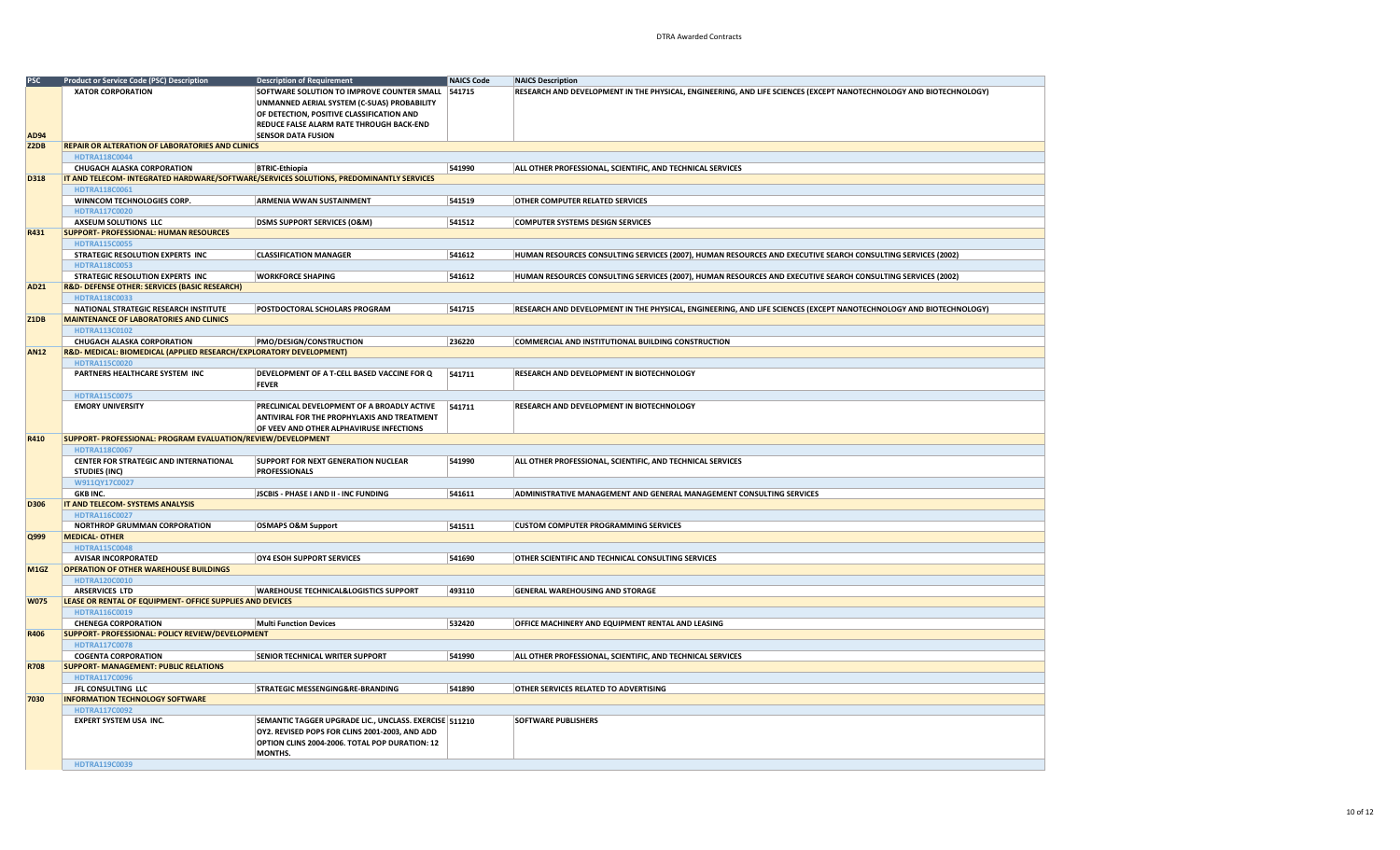| <b>PSC</b>  | <b>Product or Service Code (PSC) Description</b>                                  | <b>Description of Requirement</b>                                                           | NAICS Code | <b>NAICS Description</b>                                                                                           |
|-------------|-----------------------------------------------------------------------------------|---------------------------------------------------------------------------------------------|------------|--------------------------------------------------------------------------------------------------------------------|
| 7030        | VA ECOMMERCE INC                                                                  | <b>BLACK RHINO HOME STATION</b>                                                             | 511210     | <b>SOFTWARE PUBLISHERS</b>                                                                                         |
| 7110        | <b>OFFICE FURNITURE</b>                                                           |                                                                                             |            |                                                                                                                    |
|             |                                                                                   |                                                                                             |            |                                                                                                                    |
|             | HDTRA119C0073                                                                     |                                                                                             |            |                                                                                                                    |
|             | HOLITNA CONSTRUCTION LLC                                                          | <b>PRODUCT-HQ/RESTON</b>                                                                    | 337121     | UPHOLSTERED HOUSEHOLD FURNITURE MANUFACTURING                                                                      |
| 6665        | <b>HAZARD-DETECTING INSTRUMENTS AND APPARATUS</b>                                 |                                                                                             |            |                                                                                                                    |
|             | HDTRA119C0062                                                                     |                                                                                             |            |                                                                                                                    |
|             | <b>BIOFIRE DEFENSE LLC</b>                                                        | <b>RAZOR MKII</b>                                                                           | 541380     | <b>TESTING LABORATORIES</b>                                                                                        |
| 6640        | <b>LABORATORY EQUIPMENT AND SUPPLIES</b>                                          |                                                                                             |            |                                                                                                                    |
|             | HDTRA117C0004                                                                     |                                                                                             |            |                                                                                                                    |
|             |                                                                                   | <b>EQUIPMENT AND EQUIPMENT SUPPORT</b>                                                      | 611710     | <b>EDUCATIONAL SUPPORT SERVICES</b>                                                                                |
|             | CHULALONGKORN UNIVERSITY                                                          |                                                                                             |            |                                                                                                                    |
| U014        | <b>EDUCATION/TRAINING- SECURITY</b>                                               |                                                                                             |            |                                                                                                                    |
|             | HDTRA119C0061                                                                     |                                                                                             |            |                                                                                                                    |
|             | RADIO RECONNAISSANCE TECHNOLOGIES INC.                                            | <b>RANGE SERVICES</b>                                                                       | 713990     | ALL OTHER AMUSEMENT AND RECREATION INDUSTRIES                                                                      |
| <b>S215</b> | <b>HOUSEKEEPING-WAREHOUSING/STORAGE</b>                                           |                                                                                             |            |                                                                                                                    |
|             | HDTRA119C0074                                                                     |                                                                                             |            |                                                                                                                    |
|             | ALL NATIVE SYNERGIES COMPANY                                                      | <b>SCIF FURNITURE INSTALLATION AND STORAGE</b>                                              | 337121     | UPHOLSTERED HOUSEHOLD FURNITURE MANUFACTURING                                                                      |
| AZ11        | R&D- OTHER RESEARCH AND DEVELOPMENT (BASIC RESEARCH)                              |                                                                                             |            |                                                                                                                    |
|             | W911NF18C0004                                                                     |                                                                                             |            |                                                                                                                    |
|             | NOBLIS INC.                                                                       | <b>BASE AWARD -</b>                                                                         | 541715     | RESEARCH AND DEVELOPMENT IN THE PHYSICAL, ENGINEERING, AND LIFE SCIENCES (EXCEPT NANOTECHNOLOGY AND BIOTECHNOLOGY) |
| C1DB        | ARCHITECT AND ENGINEERING- CONSTRUCTION: LABORATORIES AND CLINICS                 |                                                                                             |            |                                                                                                                    |
|             |                                                                                   |                                                                                             |            |                                                                                                                    |
|             | HDTRA119C0065                                                                     |                                                                                             |            |                                                                                                                    |
|             | MAHIDOL OXFORD TROPICAL MEDIC INE RESEARCH LABOR, ENGINEERING, MGT., &PREPARATION |                                                                                             | 541990     | ALL OTHER PROFESSIONAL, SCIENTIFIC, AND TECHNICAL SERVICES                                                         |
|             | <b>UNIT</b>                                                                       |                                                                                             |            |                                                                                                                    |
| <b>AC63</b> | R&D-DEFENSE SYSTEM: ELECTRONICS/COMMUNICATION EQUIPMENT (ADVANCED DEVELOPMENT)    |                                                                                             |            |                                                                                                                    |
|             | FA865016C9205                                                                     |                                                                                             |            |                                                                                                                    |
|             | TECHNOLOGY SERVICE CORPORATION                                                    | <b>RAPID REACTION TECHNOLOGIES AND SYSTEMS</b>                                              | 541712     | RESEARCH AND DEVELOPMENT IN THE PHYSICAL, ENGINEERING, AND LIFE SCIENCES (EXCEPT BIOTECHNOLOGY)                    |
|             | FA865018C1709                                                                     |                                                                                             |            |                                                                                                                    |
|             | <b>EXELIS INC.</b>                                                                | SPECTRAL-AIDED WIDE AREA MOTION IMAGERY                                                     | 541715     | RESEARCH AND DEVELOPMENT IN THE PHYSICAL, ENGINEERING, AND LIFE SCIENCES (EXCEPT NANOTECHNOLOGY AND BIOTECHNOLOGY) |
|             |                                                                                   | (SWAMI)                                                                                     |            |                                                                                                                    |
| <b>AZ13</b> | R&D-OTHER RESEARCH AND DEVELOPMENT (ADVANCED DEVELOPMENT)                         |                                                                                             |            |                                                                                                                    |
|             |                                                                                   |                                                                                             |            |                                                                                                                    |
|             | W911NF16C0076                                                                     |                                                                                             |            |                                                                                                                    |
|             | DIGNITAS TECHNOLOGIES LLC                                                         | ARES ARTS - EXERCISE OF OPTION YEAR 1 -                                                     | 541712     | RESEARCH AND DEVELOPMENT IN THE PHYSICAL, ENGINEERING, AND LIFE SCIENCES (EXCEPT BIOTECHNOLOGY)                    |
|             |                                                                                   | <b>INCREMENTALLY FUND</b>                                                                   |            |                                                                                                                    |
| <b>AJ72</b> |                                                                                   | R&D- GENERAL SCIENCE/TECHNOLOGY: SOCIAL SCIENCES (APPLIED RESEARCH/EXPLORATORY DEVELOPMENT) |            |                                                                                                                    |
|             | W911QY18C0005                                                                     |                                                                                             |            |                                                                                                                    |
|             | <b>DXDISCOVERY INCORPORATED</b>                                                   | <b>CDRL B002-MONTHLY STATUS REPORTS YR 1</b>                                                | 541720     | RESEARCH AND DEVELOPMENT IN THE SOCIAL SCIENCES AND HUMANITIES                                                     |
| M181        | <b>OPER OF GOVT R&amp;D GOCO FACILITIES</b>                                       |                                                                                             |            |                                                                                                                    |
|             | DEAC0205CH11231                                                                   |                                                                                             |            |                                                                                                                    |
|             | <b>STATE OF CALIFORNIA</b>                                                        | THIS MODIFICATION REDUCES FUNDING PROVIDED BY 541710                                        |            | RESEARCH AND DEVELOPMENT IN THE PHYSICAL, ENGINEERING, AND LIFE SCIENCES                                           |
|             |                                                                                   | THE DEFENSE NUCLEAR AGENCY FOR WORK DONE ON                                                 |            |                                                                                                                    |
|             |                                                                                   |                                                                                             |            |                                                                                                                    |
|             |                                                                                   | THEIR BEHALF AT THE LAWRENCE BERKELEY NATIONAL                                              |            |                                                                                                                    |
|             |                                                                                   | LABORATORY.                                                                                 |            |                                                                                                                    |
|             | <b>STATE OF CALIFORNIA</b>                                                        | THIS ACTION PROVIDES INCREMENTAL FUNDING FOR 541710                                         |            | RESEARCH AND DEVELOPMENT IN THE PHYSICAL, ENGINEERING, AND LIFE SCIENCES                                           |
|             |                                                                                   | THE LAWRENCE BERKELEY NATIONAL LABORATORY                                                   |            |                                                                                                                    |
|             |                                                                                   | FOR RESEARCH SPONSORED BY THE DEFENSE THREAT                                                |            |                                                                                                                    |
|             |                                                                                   | <b>REDUCTION AGENCY.</b>                                                                    |            |                                                                                                                    |
| U001        | <b>EDUCATION/TRAINING- LECTURES</b>                                               |                                                                                             |            |                                                                                                                    |
|             | HDTRA119C0075                                                                     |                                                                                             |            |                                                                                                                    |
|             | <b>NORTHROP GRUMMAN CORPORATION</b>                                               | INTEGRATED DATA ANNOTATION RECORDING                                                        | 541990     | ALL OTHER PROFESSIONAL, SCIENTIFIC, AND TECHNICAL SERVICES                                                         |
|             |                                                                                   | MAPPING SYSTEM. CONTRACTOR SHALL PROVIDE ALL                                                |            |                                                                                                                    |
|             |                                                                                   |                                                                                             |            |                                                                                                                    |
|             |                                                                                   | FACILITIES, SERVICES, EQUIPMENT AND MATERIAL                                                |            |                                                                                                                    |
|             |                                                                                   | REQUIRED TO DEVELOP AND CONDUCT                                                             |            |                                                                                                                    |
|             |                                                                                   | <b>INTRODUCTORY IDARMS TRAINING EVENTS, OR</b>                                              |            |                                                                                                                    |
|             |                                                                                   | <b>IDARMS SIMULATOR TRAINING EVENTS.</b>                                                    |            |                                                                                                                    |
| AZ12        | R&D-OTHER RESEARCH AND DEVELOPMENT (APPLIED RESEARCH/EXPLORATORY DEVELOPMENT)     |                                                                                             |            |                                                                                                                    |
|             | W911NF15C0242                                                                     |                                                                                             |            |                                                                                                                    |
|             | DIGNITAS TECHNOLOGIES LLC                                                         | #NAME?                                                                                      | 541712     | RESEARCH AND DEVELOPMENT IN THE PHYSICAL, ENGINEERING, AND LIFE SCIENCES (EXCEPT BIOTECHNOLOGY)                    |
| <b>AB41</b> | R&D- COMMUNITY SERVICE/DEVELOPMENT: URBAN (BASIC RESEARCH)                        |                                                                                             |            |                                                                                                                    |
|             | FA805116C0008                                                                     |                                                                                             |            |                                                                                                                    |
|             | APPLIED RESEARCH ASSOCIATES INC.                                                  | DIAMOND BACK RESEARCH&DEVELOPMENT (R&D)                                                     | 541712     | RESEARCH AND DEVELOPMENT IN THE PHYSICAL, ENGINEERING, AND LIFE SCIENCES (EXCEPT BIOTECHNOLOGY)                    |
|             |                                                                                   |                                                                                             |            |                                                                                                                    |
| AJ14        | R&D- GENERAL SCIENCE/TECHNOLOGY: PHYSICAL SCIENCES (ENGINEERING DEVELOPMENT)      |                                                                                             |            |                                                                                                                    |
|             | N6600118C0175                                                                     |                                                                                             |            |                                                                                                                    |
|             | PHDS CO.                                                                          | R&D: HPGE GAMMA-RAY DETECTOR DEVELOPMENT                                                    | 541715     | RESEARCH AND DEVELOPMENT IN THE PHYSICAL, ENGINEERING, AND LIFE SCIENCES (EXCEPT NANOTECHNOLOGY AND BIOTECHNOLOGY) |